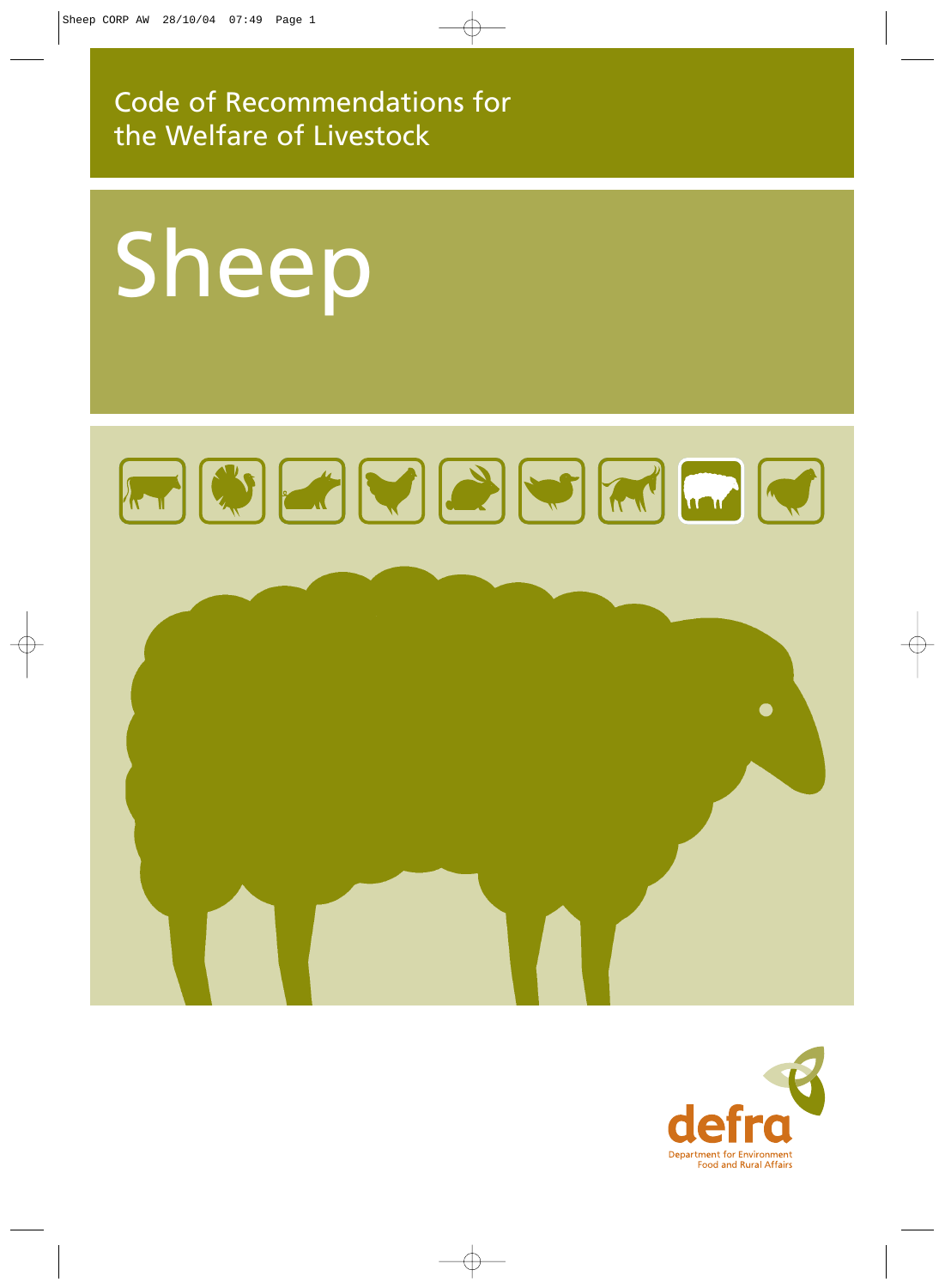Code of Recommendations for the Welfare of Livestock: Sheep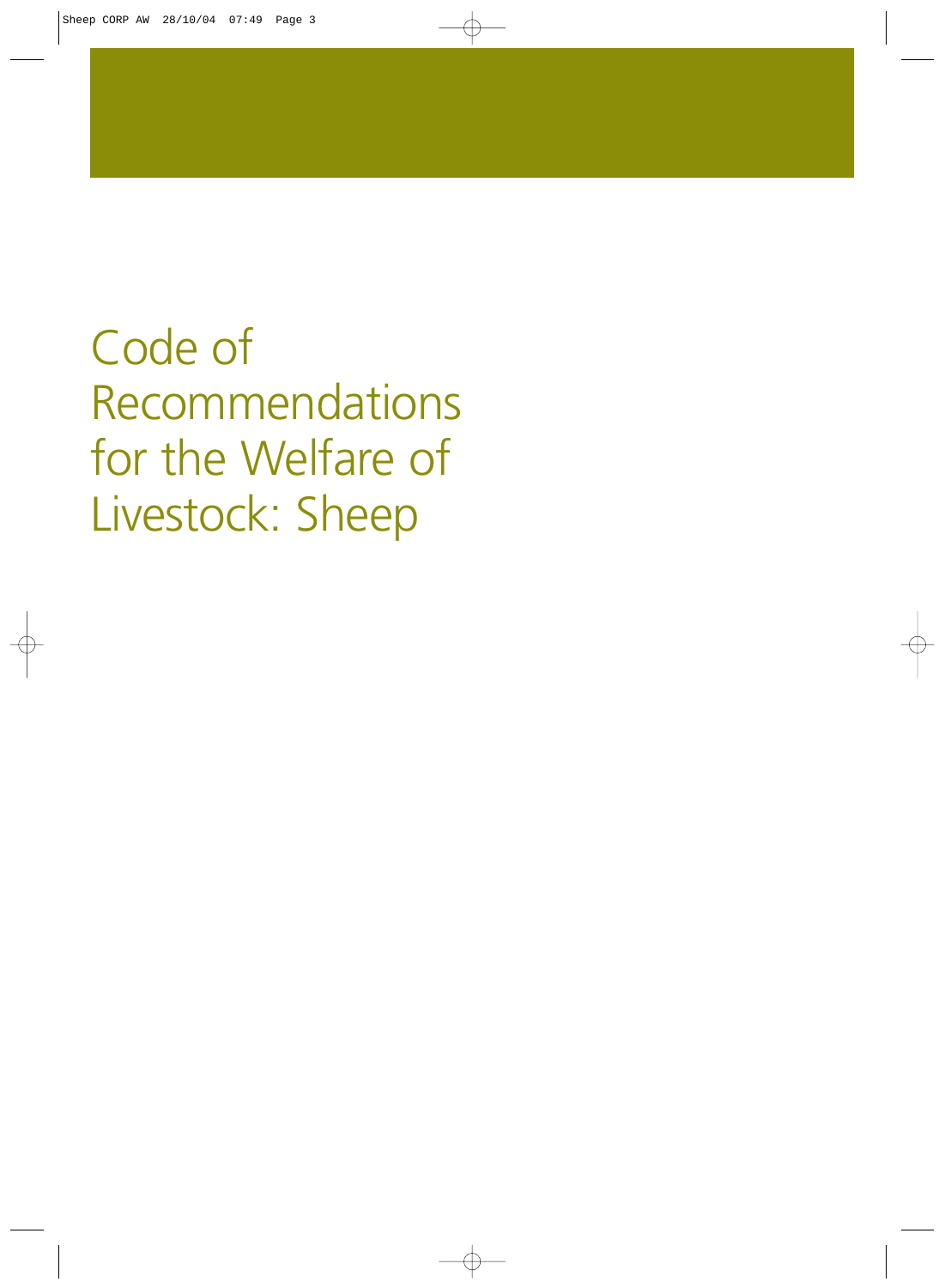### Note

This Code, comprising paragraphs 1 to 138, which has been prepared following consultation, is issued with the authority of Parliament pursuant to Section 3 of the Agriculture (Miscellaneous Provisions) Act 1968.

These recommendations have been notified to the European Commission in accordance with Directive 83/189/EEC (1983 O.J. L109/8, as amended).

Section 3 of the Agriculture (Miscellaneous Provisions) Act 1968 allows 'the Ministers' to produce codes of recommendations for the welfare of livestock and to issue such codes once they have been approved in draft by both Houses of Parliament. However, the original definition of 'the Ministers' (see Section 50 of the 1968 Act) has been changed to reflect devolution for Scotland and Wales. In relation to England, the powers of 'the Ministers' were transferred to the Secretary of State for Environment, Food and Rural Affairs by the Transfer of Functions (Agriculture and Food) Order 1999 (S.I. 1999/3141).

(In relation to Scotland, the powers of the Ministers had previously been transferred to the Scottish Ministers by Section 53 of the Scotland Act 1998 (1998 c.46) and, in relation to Wales, the powers of the Ministers had previously been transferred to the National Assembly for Wales by article 2(a) of the National Assembly for Wales (Transfer of Functions) Order 1999 (S.I. 1999/672)).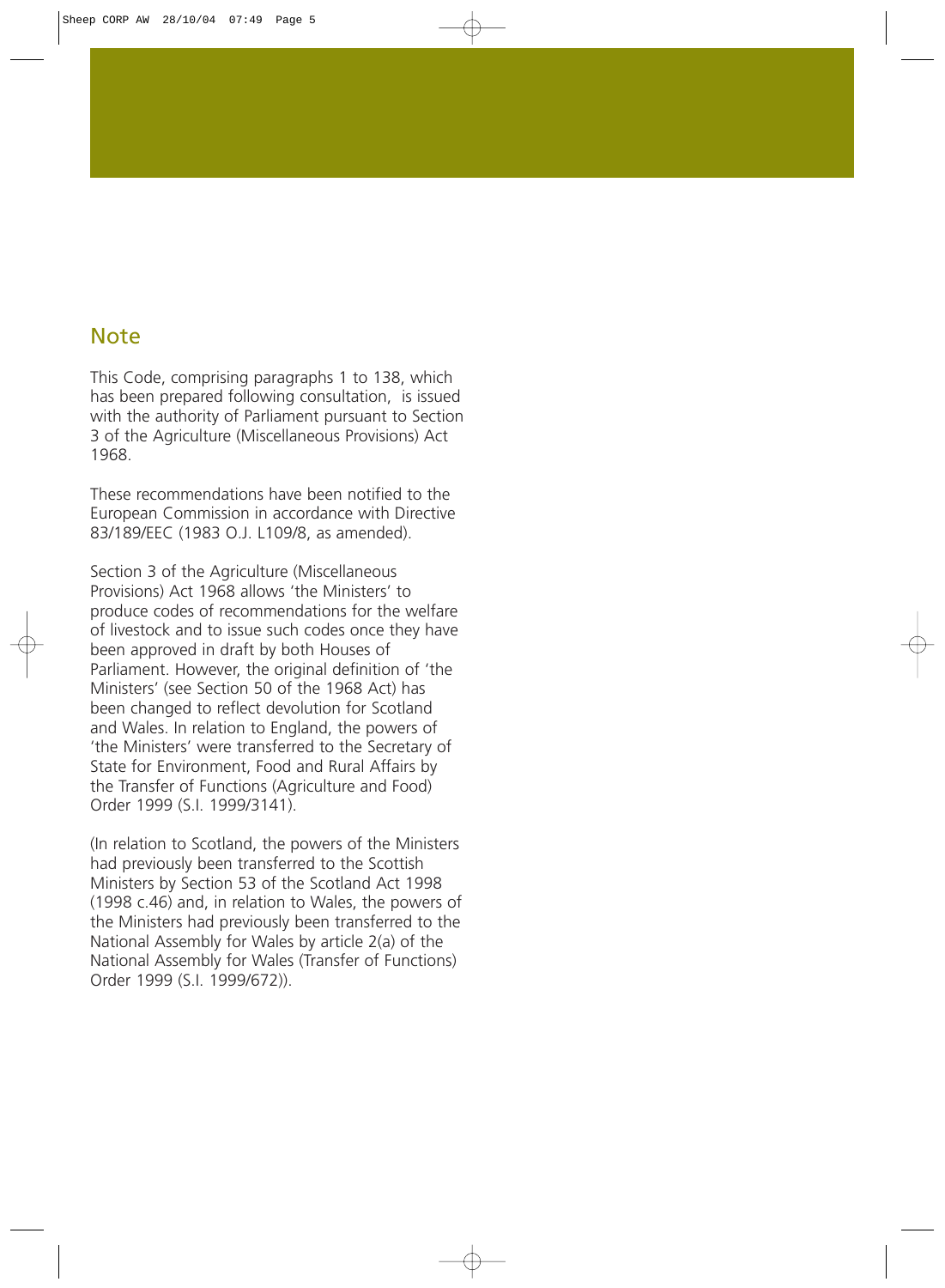# **Contents**

|                                                                                                                                                                                                                           | Page                                                           | Paragraphs                                                                                                           |
|---------------------------------------------------------------------------------------------------------------------------------------------------------------------------------------------------------------------------|----------------------------------------------------------------|----------------------------------------------------------------------------------------------------------------------|
| <b>Preface</b>                                                                                                                                                                                                            | $\overline{2}$                                                 |                                                                                                                      |
| <b>Introduction</b>                                                                                                                                                                                                       | 5                                                              | $1 - 5$                                                                                                              |
| <b>Stockmanship</b>                                                                                                                                                                                                       | 6                                                              | $6 - 12$                                                                                                             |
| <b>Feed &amp; water</b>                                                                                                                                                                                                   | $\overline{7}$                                                 | $13 - 19$                                                                                                            |
| <b>Health</b><br>General<br>Inspection<br>Condition scoring<br>Lameness<br>External parasites<br>Internal parasites<br>Casualties<br>Dosing & vaccination equipment                                                       | 8<br>8<br>9<br>9<br>9<br>10<br>10<br>10<br>11                  | $20 - 41$<br>$20 - 24$<br>25<br>26<br>$27 - 31$<br>32<br>33<br>$34 - 39$<br>$40 - 41$                                |
| <b>Management</b><br>General<br>Marking<br>Handling<br>Fencing & hedges<br>Shearing<br>Castration<br>Tail docking<br>Tooth grinding<br>Electro-immobilisation, vasectomy & electro-ejaculation<br>Dehorning or disbudding | 12<br>12<br>12<br>12<br>12<br>13<br>13<br>14<br>14<br>14<br>14 | $42 - 66$<br>$42 - 43$<br>44 - 45<br>$46 - 49$<br>$50 - 51$<br>$52 - 57$<br>$58 - 61$<br>$62 - 63$<br>64<br>65<br>66 |
| <b>Breeding techniques</b>                                                                                                                                                                                                | 15                                                             | $67 - 71$                                                                                                            |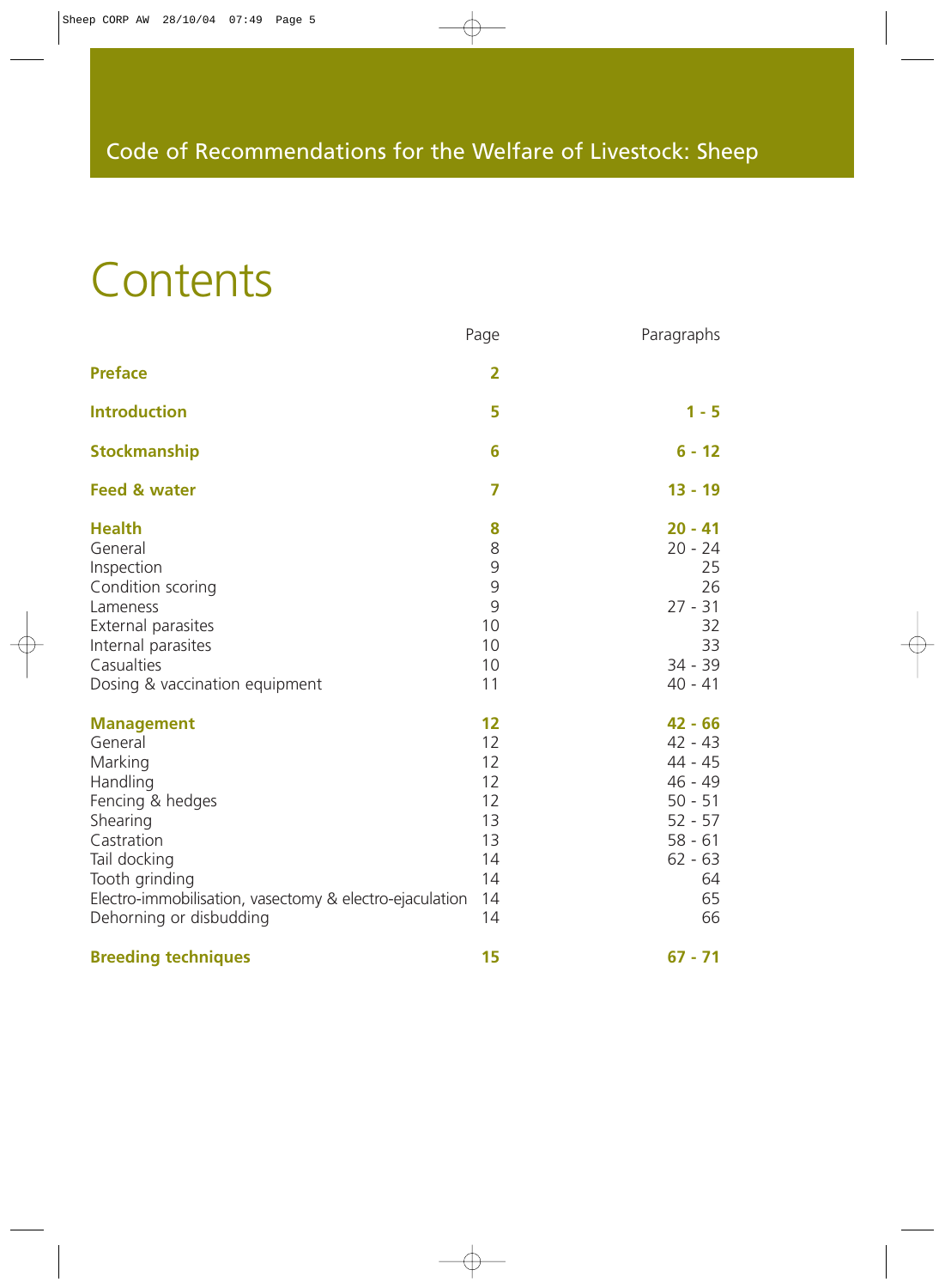### Code of Recommendations for the Welfare of Livestock: Sheep

| <b>Pregnancy &amp; lambing</b>     | 16       | $72 - 87$              |
|------------------------------------|----------|------------------------|
| <b>Artificial rearing</b>          | 18       | $88 - 97$              |
| <b>Housing</b><br>General          | 19<br>19 | $98 - 123$<br>98 - 102 |
| Ventilation                        | 19       | 103                    |
| Buildings & equipment              | 20       | $104 - 113$            |
| Lighting                           | 20       | 114 - 115              |
| Space allowances                   | 21       | 116                    |
| Mechanical equipment & services    | 22       | 117 - 119              |
| Fire & other emergency precautions | 22       | $120 - 123$            |
| <b>Hazards</b>                     | 23       | 124 - 128              |
| <b>Milk sheep</b>                  | 24       | 129 - 138              |
| Management                         | 24       | 129 - 133              |
| Milking practices                  | 24       | 134 - 136              |
| Milking parlours & equipment       | 24       | 137 - 138              |
| Appendix                           |          |                        |

| <b>Useful publications</b> |    |
|----------------------------|----|
| <b>Further information</b> | 26 |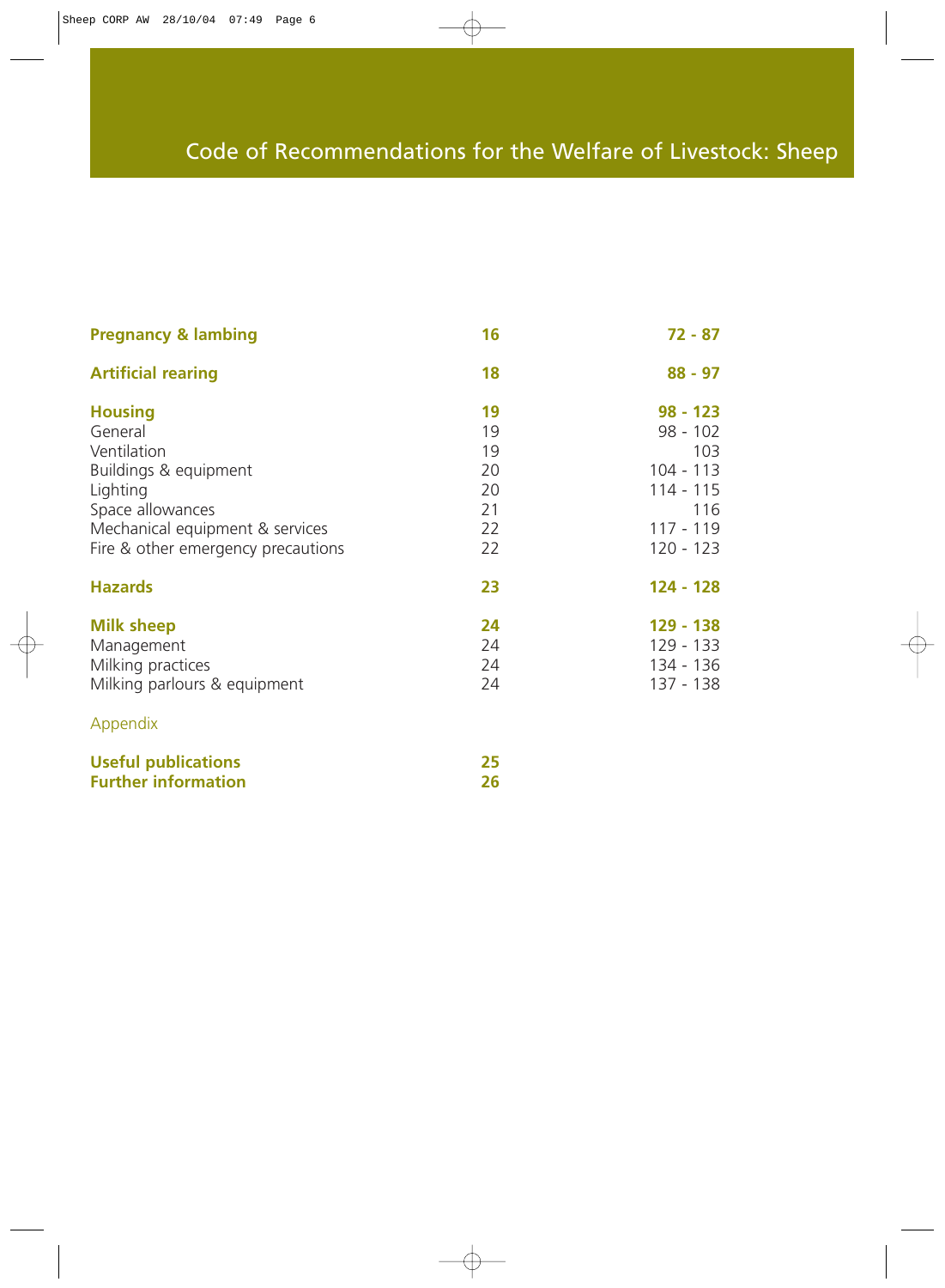# Preface

This preface is not part of the Code but is intended to explain its purpose and to indicate the broad considerations upon which it is based. Similarly, the legislation quoted in boxes throughout the document is not part of the Code but is intended to highlight some of the legal requirements. The law, as quoted in these boxes, is that in force on the date of publication or reprinting of the Code (please turn to the back cover for this information). Readers should be aware that any of the legal requirements quoted might be subject to change - they should seek confirmation before assuming that these are an accurate statement of the law currently in force.

Regulation 10 of the Welfare of Farmed Animals (England) Regulations 2000 (S.I. 2000 No. 1870) provides that:

Any person who employs or engages a person to attend to animals shall ensure that the person attending to the animals:

- is acquainted with the provisions of all relevant statutory welfare codes relating to the animals being attended to;

- has access to a copy of those codes while he is attending to the animals; and

- has received instruction and guidance on those codes.

Any person who keeps animals, or who causes or knowingly permits animals to be kept, shall not attend to them unless he has access to all relevant statutory welfare codes relating to the animals while he is attending to them, and is acquainted with the provisions of those codes.

In Regulation 2 it states that 'statutory welfare code' means a code for the time being issued under Section 3 of the Agriculture (Miscellaneous Provisions) Act 1968.

To cause unnecessary pain or unnecessary distress to any livestock on agricultural land is an offence under Section 1(1) of the Agriculture (Miscellaneous Provisions) Act 1968. The breach of a code provision, whilst not an offence in itself, can nevertheless be used in evidence as tending to establish the guilt of anyone accused of causing the offence of causing unnecessary pain or distress under the Act (Section 3(4)).

Regulation 3(1) of the Welfare of Farmed Animals (England) Regulations 2000 (S.I. 2000 No. 1870) states that owners and keepers of animals shall take all reasonable steps:

- to ensure the welfare of the animals under their care; and

- to ensure that the animals are not caused any unnecessary pain, suffering or injury.

Regulation 3(3) of the Welfare of Farmed Animals (England) Regulations 2000 (S.I. 2000 No. 1870) states that:

- In deciding whether the conditions under which animals are being bred or kept comply with the requirements set out in Schedule 1 of the Regulations, the owner and keeper of the animals shall have regard to their species, and to their degree of development, adaptation and domestication, and to their physiological and ethological needs in accordance with established experience and scientific knowledge.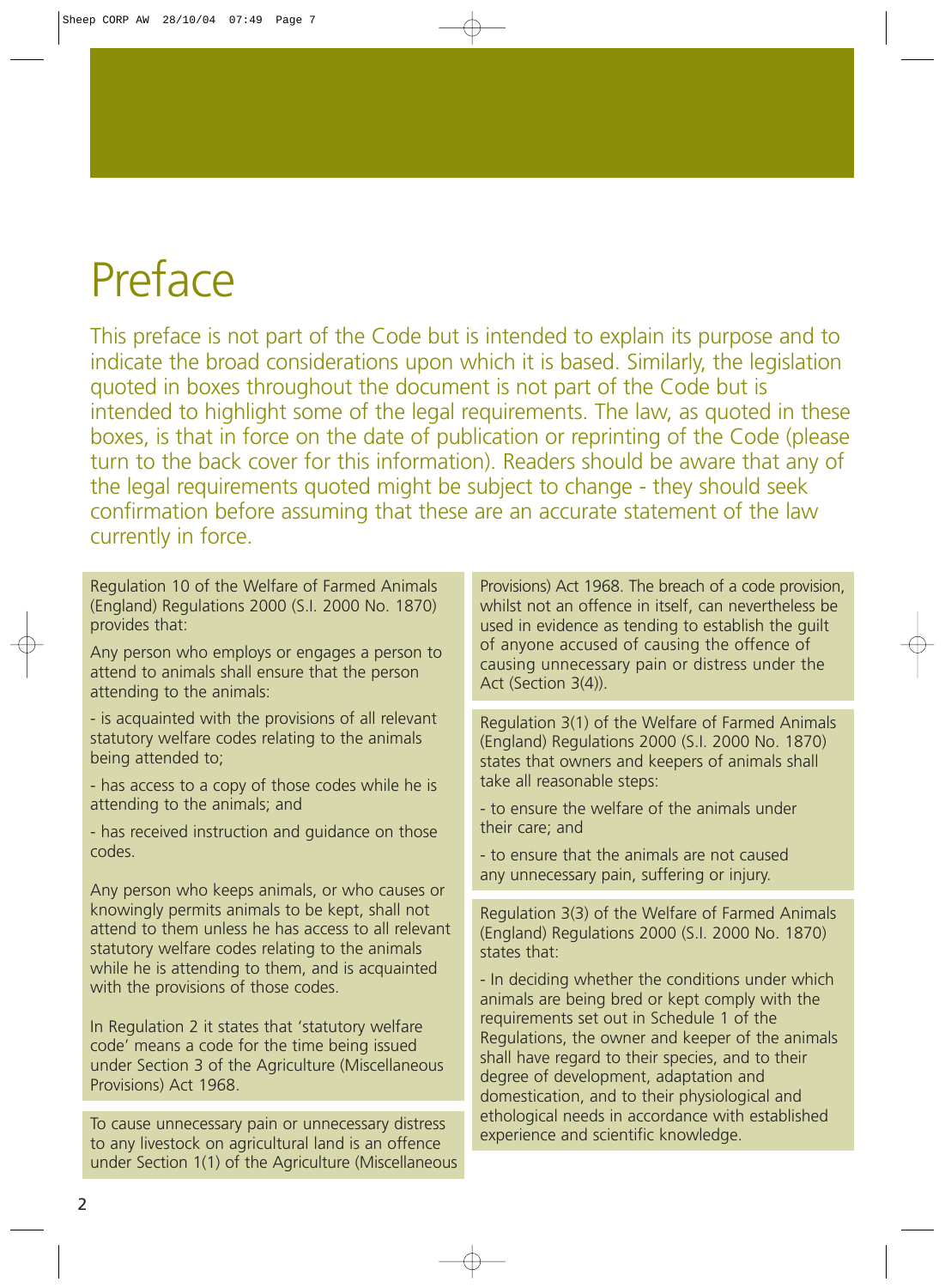Regulation 11 of the Welfare of Farmed Animals (England) Regulations 2000 (S.I. 2000 No. 1870) states that:

- Where an authorised person considers that animals are being kept in a way which is likely to cause unnecessary pain, suffering or injury, or in any other way in contravention of any provision of these Regulations, he may serve a notice on the person appearing to him to be in charge of the animals requiring that person, within the period stated in the notice, to take any action that the authorised person considers to be reasonably necessary to ensure compliance with these Regulations and the authorised person shall give his reasons for requiring that action to be taken.

Regulation 13(2) of the Welfare of Farmed Animals (England) Regulations 2000 (S.I. 2000 No. 1870) states that:

- In any proceedings against an owner or keeper of animals for a failure to comply with Regulation 3(1) or 3(2), the owner or keeper as the case may be, may rely on his compliance with any relevant recommendation contained in a statutory welfare code as tending to establish his compliance with the relevant Regulation.

The Code is intended to encourage all those who care for farm animals to adopt the highest standards of husbandry. Without good stockmanship, animal welfare can never be adequately protected. Adherence to these recommendations will help stock-keepers to reach the required standard.

The welfare of sheep is considered within a framework, elaborated by the Farm Animal Welfare Council, and known as the 'Five Freedoms'. These form a logical basis for the assessment of welfare within any system, together with the actions necessary to safeguard welfare within the constraints of an efficient livestock industry.

The Five Freedoms are:

- 1. **freedom from hunger and thirst** - by ready access to fresh water and a diet to maintain full health and vigour;
- 2. **freedom from discomfort**

- by providing an appropriate environment including shelter and a comfortable resting area;

- 3. **freedom from pain, injury or disease** - by prevention or rapid diagnosis and treatment;
- 4. **freedom to express normal behaviour** - by providing sufficient space, proper facilities and company of the animals' own kind;

### 5. **freedom from fear and distress** - by ensuring conditions and treatment to avoid mental suffering.

In acknowledging these freedoms, those who have care of livestock should practise:

- caring and responsible planning and management;
- skilled, knowledgeable and conscientious stockmanship;
- appropriate environmental design (for example, of the husbandry system);
- considerate handling and transport;
- humane slaughter.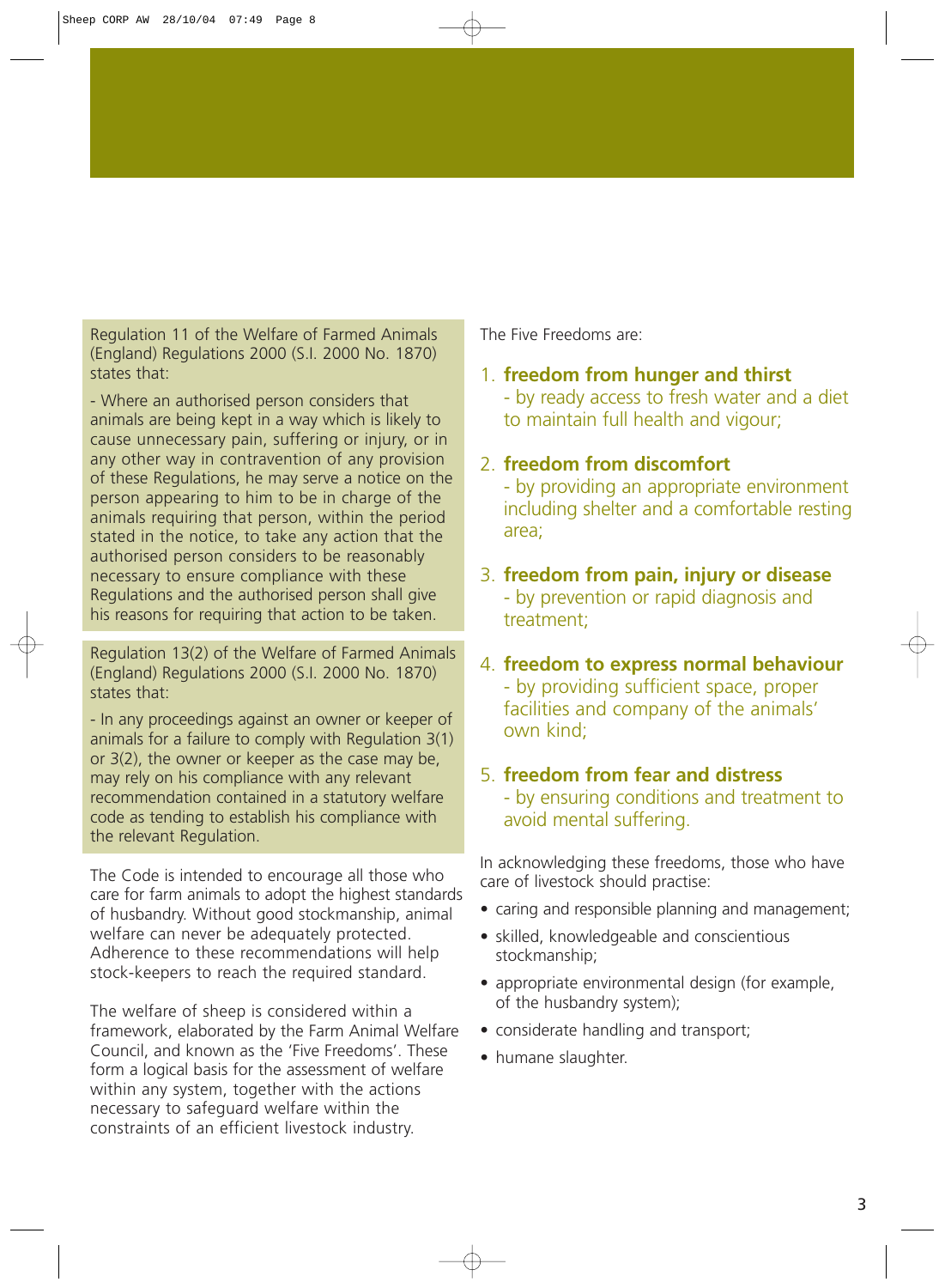The Protection of Animals Acts 1911-2000 contain the general law relating to cruelty to animals. Broadly it is an offence (under Section 1 of the 1911 Act) to be cruel to any domestic or captive animal by anything that is done or omitted to be done.

Section 12(2) of the 1911 Act empowers a police constable to place, in safe custody, animals in the charge of persons apprehended for an offence under the Act until the end of proceedings or the court orders the return of the animals. The reasonable costs involved, including any necessary veterinary treatment, are recoverable by the police from the owner upon conviction.

Under Section 1 of the Protection of Animals (Amendment) Act 1954, as amended by the 1988 Act, the court has the power to disqualify a person convicted under these Acts from having custody of any animal. The ban can specify a particular kind of animal or all animals for such period as the court thinks fit.

This Code applies in England only and has been issued by the Secretary of State for Environment, Food and Rural Affairs (following approval in draft by both Houses of Parliament). It replaces (also as regards England only) the existing Code, which was issued in 1990.

Similar Codes are being produced in Scotland, Wales and Northern Ireland. Until these new Codes are issued, the existing Code will continue to apply in Scotland and Wales. Separate arrangements exist in Northern Ireland.

THIS WELFARE CODE WAS ISSUED ON 14th AUGUST 2000.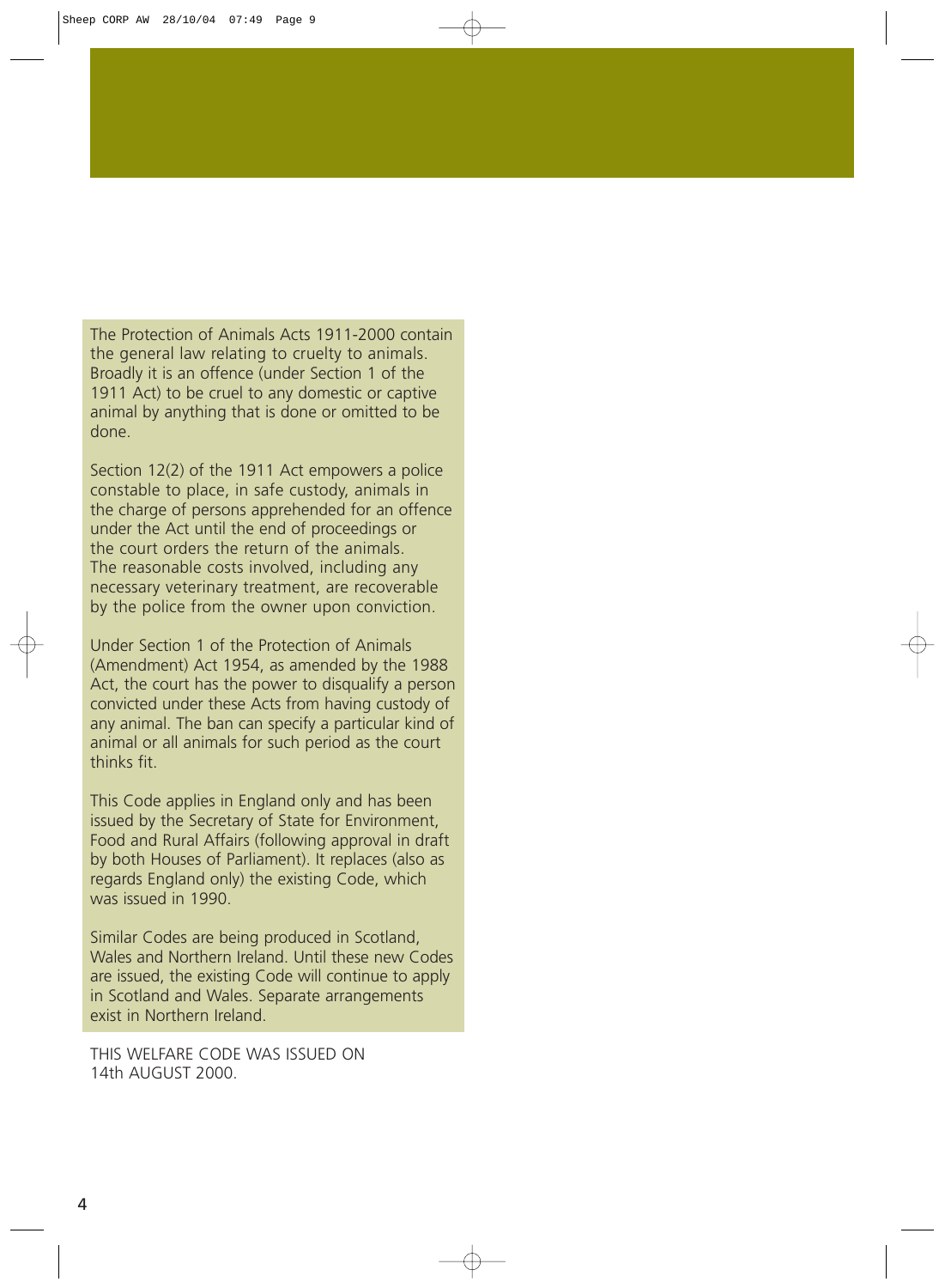# Introduction

1 In this Code (which applies in England only) the word 'sheep' refers to all ovine stock, and an animal under six months of age is considered to be a lamb.

2 The recommendations are relevant to sheep under all husbandry systems. Following them will help to ensure that the welfare of stock is safeguarded.

3 The number and type of sheep kept and the stocking rate and/or housing density should depend on the suitability of the environment, the capacity of the farm, the competence of the shepherd and the time available to carry out his or her duties. Good stockmanship is of paramount importance in all systems of sheep production.

4 The relevant animal welfare legislation applies to owners as well as to any person looking after sheep on their behalf, wherever the sheep are located. A written contract can be of value in ensuring that all parties are clear about their responsibilities in respect of welfare. However, the obligations imposed by law will still apply.

5 If any change in breed or type is contemplated, particularly if farming in difficult, extensive conditions, replacement should only be with a breed or type of sheep that is suitable for the location. For example, on hill farms, sheep should be sufficiently hardy and not prone to suffer as a result of extremes of climate.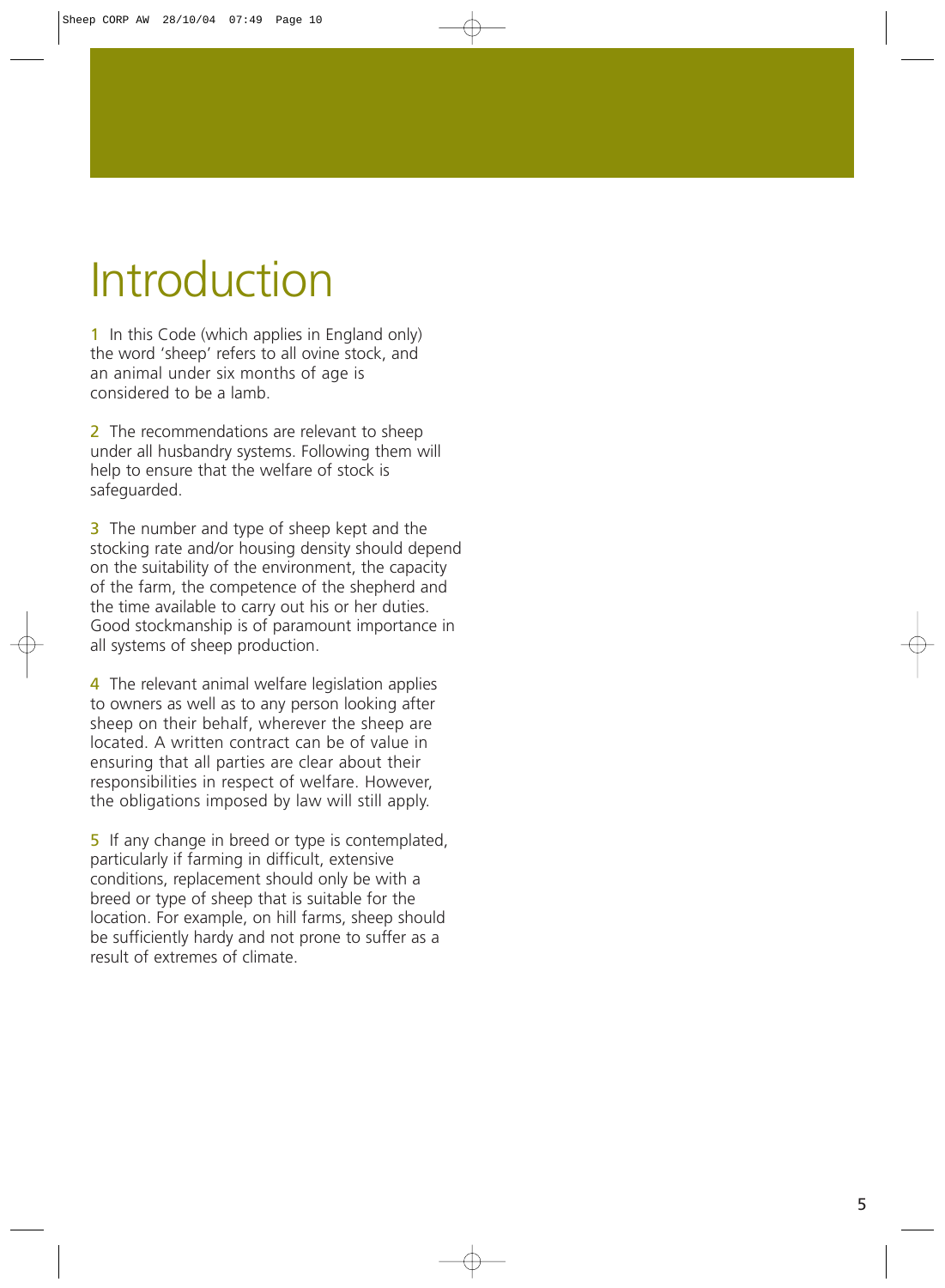# **Stockmanship**

Schedule 1, paragraph 1 of the Welfare of Farmed Animals (England) Regulations 2000 (S.I. 2000 No. 1870) states that:

- Animals shall be cared for by a sufficient number of staff who possess the appropriate ability, knowledge and professional competence.

6 The most significant single influence on the welfare of any flock is the shepherd, who should develop and carry out an effective routine for continuing care.

7 All shepherds should be aware of the welfare needs of their sheep and be capable of safeguarding them under all foreseeable conditions before being given responsibility for a flock. This requires the acquisition of specific stockmanship skills. These may be developed on-farm, working with an experienced person, or by following a course offered by a suitable training organisation. Wherever possible, the training should be of a type which leads to formal recognition of competence.

8 Shepherds should know the signs of good health in sheep. These include general alertness, free movement, active feeding and rumination, and absence of lameness, visible wounds, abscesses or injuries.

**9** Shepherds should also know the signs which indicate ill health in sheep. These include listlessness, abnormal posture and behaviour, lameness, scouring, absence of cudding, persistent coughing or panting, scratching and frequent rubbing, rapid loss of body condition, excessive wool loss, sudden fall in milk yield and, in some circumstances, being apart from the flock.

10 The capabilities of the shepherd or shepherds in charge of the sheep are a significant factor in determining the size of a flock. The flock size should not be increased, nor should a unit be set up, unless the shepherds have the skills necessary to safeguard the welfare of every animal in their charge.

11 It is important for a farmer to ensure that enough time is available within the shepherd's normal work routine for the flock to be properly inspected and for any necessary remedial action to be taken.

12 It may be necessary to engage extra help such as experienced, competent contractors to provide extra assistance during busy periods such as lambing, shearing, routine dipping and other disease prevention treatments; or when regular staff are unavailable due to holiday or sickness.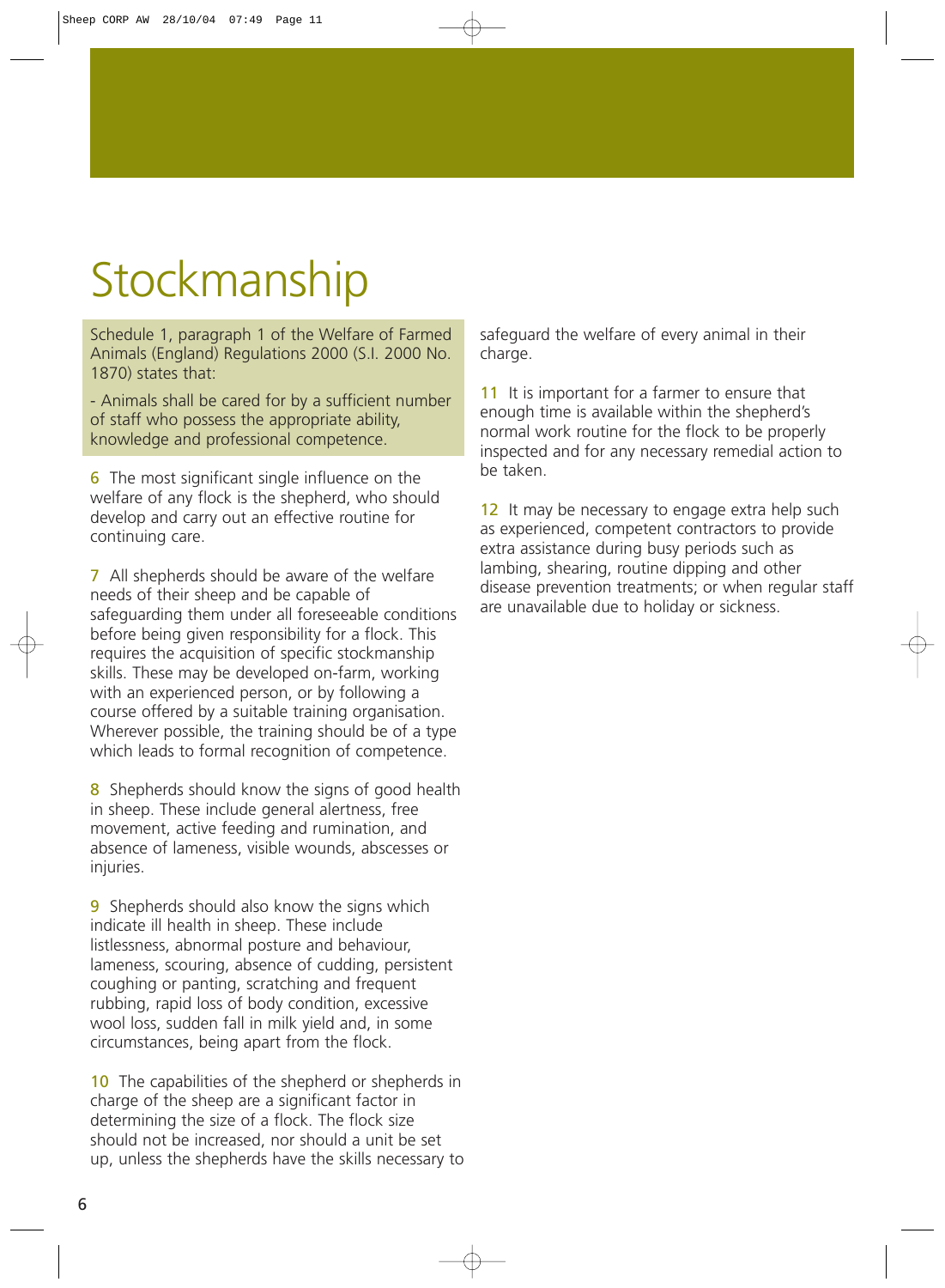## Feed & water

Schedule 1, paragraphs 22–27 of the Welfare of Farmed Animals (England) Regulations 2000 (S.I. 2000 No.1870), state that:

- Animals shall be fed a wholesome diet which is appropriate to their age and species and which is fed to them in sufficient quantity to maintain them in good health, to satisfy their nutritional needs and to promote a positive state of well-being.

- No animals shall be provided with food or liquid in a manner, nor shall such food or liquid contain any substance, which may cause them unnecessary suffering or injury.

- All animals shall have access to feed at intervals appropriate to their physiological needs (and, in any case, at least once a day), except where a veterinary surgeon acting in the exercise of his profession otherwise directs.

- All animals shall either have access to a suitable water supply and be provided with an adequate supply of fresh drinking water each day or be able to satisfy their fluid intake needs by other means.

- Feeding and watering equipment shall be designed, constructed, placed and maintained so that contamination of food and water and the harmful effects of competition between animals are minimised.

- No other substance, with the exception of those given for therapeutic or prophylactic purposes or for the purpose of zootechnical treatment shall be administered to animals unless it has been demonstrated by scientific studies of animal welfare or established experience that the effect of that substance is not detrimental to the health or welfare of the animals.

13 The law requires that sheep should have access to suitable feed in sufficient quantity and sufficient fresh, clean water each day. Ideally, water should be available at all times and most particularly during lactation. It is not acceptable to rely on the water content of feedstuffs, including roots.

14 The law requires that the diet of sheep should always be adequate to maintain full health and vigour. Sudden changes in the type and quantity of feed should be avoided.

15 Sheep should be provided with fresh feed, and any which is stale or contaminated should be removed from troughs before more is added. Feed should be palatable and of good quality. It is especially important to dispose of silage which has deteriorated in storage or in the feed trough.

16 Systems involving the use of high intakes of cereal-based diets require a gradual introductory feeding period, during which sufficient roughage or a suitable high-fibre concentrate should also be fed. Care should be taken to prevent individual sheep from gorging by ensuring that there is plenty of trough space available to the flock. In such systems, mineral mixtures should be specifically designed to avoid urinary problems in male animals.

17 Certain substances, in particular copper, can be harmful to sheep. Compound feeds or mineral preparations which have been prepared for other species should be avoided unless the composition can be assessed as suitable for sheep. Shepherds should be aware of breed variations in susceptibility to copper poisoning.

18 Sheep farmers and shepherds should consider the state of the flock's dentition when culling. Sheep with poor teeth should preferably be culled. If the sheep are to be retained, they should be provided with food which they can eat without difficulty and their body condition should be carefully monitored.

19 Arrangements should be made in advance to ensure that adequate supplies of suitable feed and water can be made available to sheep in emergencies, such as severe winter storms or summer drought.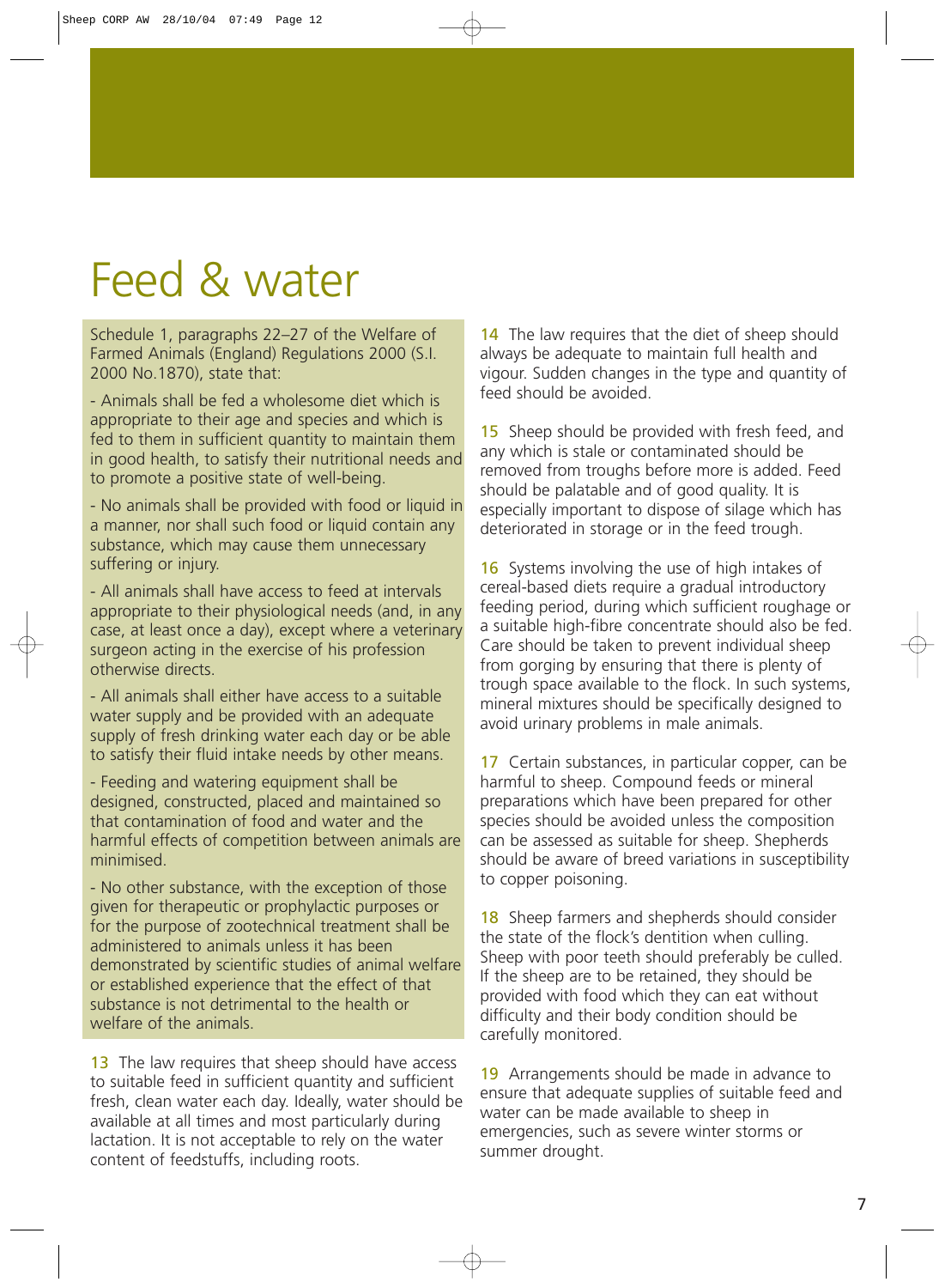# Health

### General

Schedule 1, paragraph 2 of the Welfare of Farmed Animals (England) Regulations 2000 (S.I. 2000 No.1870) requires that:

- All animals kept in husbandry systems in which their welfare depends on frequent human attention shall be thoroughly inspected at least once a day to check that they are in a state of well-being; and

- Animals kept in systems other than husbandry systems in which their welfare depends on frequent human attention shall be inspected at intervals sufficient to avoid any suffering.

Schedule 1, paragraph 5 states that any animals which appear to be ill or injured:

- shall be cared for appropriately without delay; and

- where they do not respond to such care, veterinary advice shall be obtained as soon as possible.

Schedule 1, paragraph 7 of the Welfare of Farmed Animals (England) Regulations 2000 (S.I. 2000 No.1870) states that a record shall be maintained of:

- any medicinal treatment given to animals, and

- the number of mortalities found on each inspection of animals carried out in accordance with the provisions in Schedule 1, paragraph 2.

Schedule 1, paragraph 8 states that the record referred to in Schedule 1, paragraph 7 shall be retained for a period of at least three years from the date on which the medical treatment was given, or the date of the inspection, as the case may be, and shall be made available to an authorised person when carrying out an inspection or when otherwise requested by such person.

20 Shepherds should be experienced or trained and be competent across the range of health and welfare skills - which should include vaccination, drenching, prevention of footrot and treatment of lame sheep, prevention and treatment of internal and external parasites including scab and fly strike, tail docking and castration. It is particularly important that shepherds have competence in the skills required at lambing time.

21 A written health and welfare programme for all animals should be prepared for each flock. This should cover the yearly production cycle. It should be developed with appropriate veterinary and technical advice, and reviewed and updated annually. The programme should include sufficient records to assess the basic output of the flock and should address, as a minimum, vaccination policy and timing, control of external and internal parasites, and foot care. Pasture management should form an integral part of disease control and especially so in the case of internal parasites and footrot, where total reliance on drugs is best avoided.

22 Particular attention should be paid to sheep. including rams, which are to be introduced into an established flock, since diseases can easily be spread. Such sheep should be segregated for at least four weeks and inspected and treated, if necessary, for diseases such as sheep scab or footrot. Newly introduced ewes should again be segregated for about four weeks before lambing and lambed separately, preferably after the main flock, to avoid the introduction of infectious abortion agents at this time.

23 Before introduction of rams to a flock at tupping time, ewes should be checked for fitness (especially for lameness, teeth, udders and body condition) and any ewe which is substandard should be culled, together with any known to have suffered reproductive problems in previous seasons. This is particularly important for animals expected to live under harsh conditions. Rams should also be checked for their suitability for breeding.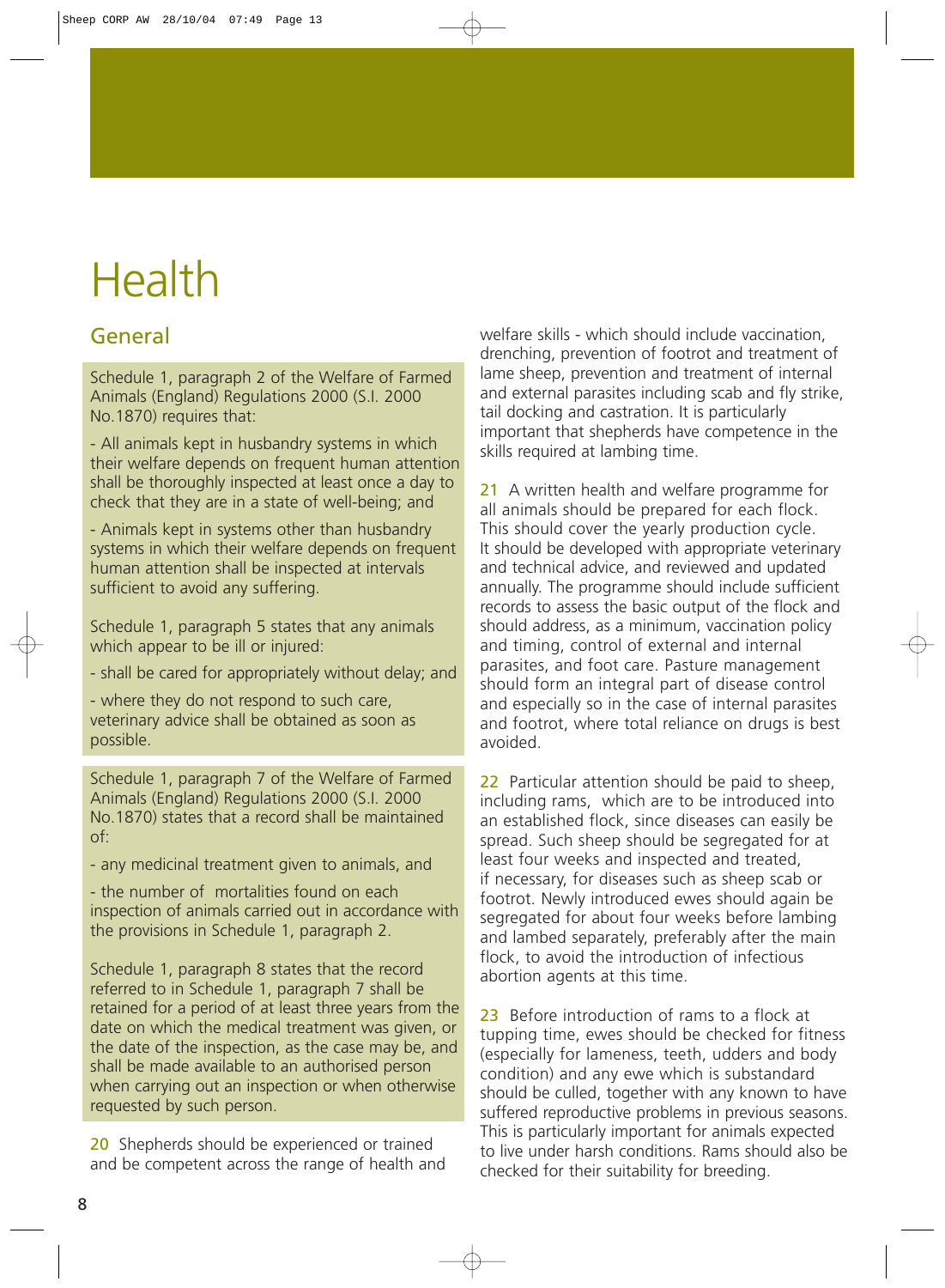24 Records must be maintained (see the box before paragraph 20) of any medicinal treatment given and the number of mortalities found in each inspection. Where equivalent information is required to be kept for other purposes, such as for medicine records or sheep identification legislation, these shall suffice.

### Inspection

25 The health and welfare of animals depend upon regular supervision. Shepherds should carry out inspections of the flock at intervals appropriate to the circumstances in which sheep are kept and pay particular attention to signs of injury, distress, illness or infestation (e.g. sheep scab, fly strike, lameness and mastitis) so that these conditions can be recognised and dealt with promptly. The frequency of inspection will depend on factors which affect sheep welfare at any particular time, such as housing, lambing, fly strike and adverse winter weather conditions.

### Condition scoring

26 Sheep farmers and shepherds should be aware that the use of condition scoring can contribute significantly to good husbandry. Condition scoring is an easy technique to learn and allows the body reserves of individual sheep to be assessed quickly. The information gained enables high standards of husbandry to be achieved and can prevent a welfare problem from developing. This technique enables the identification of animals requiring special care. For example, a condition score in a significant number of the flock of less than 2 for lowland sheep, and of 1.5 for those on the hill, can indicate inadequate management and the need for positive steps to rectify the situation.

### Lameness

27 Lameness in any animal is usually an indication of pain. Lameness in sheep is one of the most common signs of ill health and discomfort. It has clear adverse welfare implications and also affects the performance and production of both ewes and rams. A significant percentage of sheep with chronic lameness may be indicative of poor overall welfare standards within the flock.

28 Good stockmanship, including frequent and thorough inspection along with correct diagnosis and implementation of a suitable programme of prevention and treatment, will help to reduce the incidence of lameness.

29 Lameness can originate in the feet or joints, although in adult sheep the foot is the most common site. A flock programme of foot care should be part of the written welfare programme referred to at paragraph 21. An effective foot care programme will include regular inspection of the sheep's feet. It may also necessitate regular and careful paring, treatment of infected feet and footbathing with a suitable solution, which is maintained at the manufacturer's recommended dilution, and, where appropriate, vaccination. If footrot is a major cause of lameness or if normal treatments are unsuccessful, veterinary advice should be sought.

30 Foot paring is a skilled procedure and can damage feet if carried out incorrectly or excessively. If in doubt, specialist advice should be sought.

31 If a chronically lame sheep does not respond to remedial treatment, it should be culled and not left to suffer. As such animals cannot be transported in a way which avoids further suffering, they should be slaughtered on the farm (see paragraph 37). In addition, sheep that cannot get up without assistance or sheep that can bear weight on only three legs when standing must not be transported.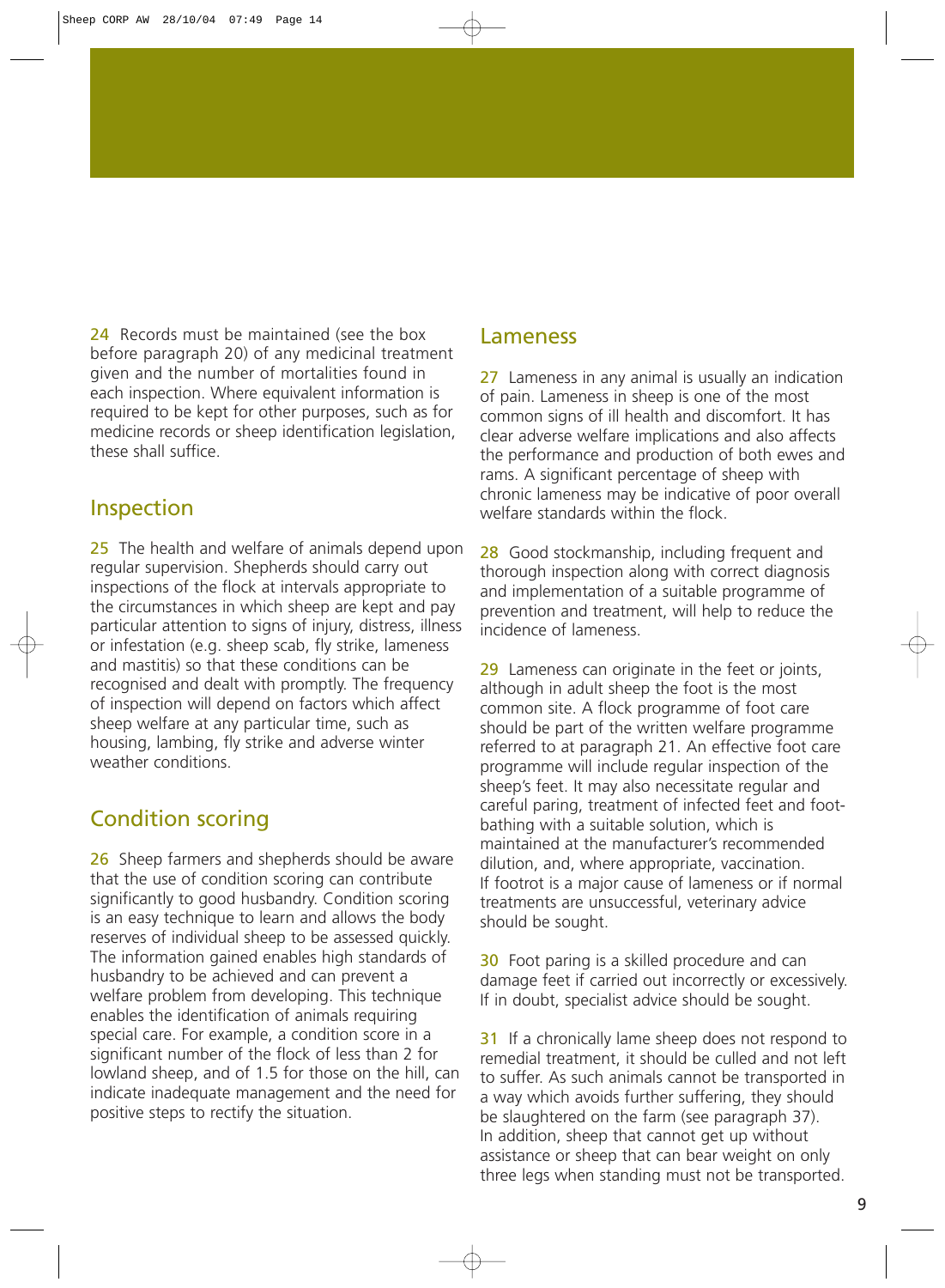Sheep that can bear weight on all four feet but are slightly lame should not be consigned to market or sent on any journey which is likely to exacerbate the injury, however slight.

### External parasites

32 Where external parasites, such as those causing scab or fly strike, ticks or lice, are likely to occur, sheep should be protected by dipping or by the use of an effective preventive chemical agent. Where sheep are clinically infected with such external parasites, effective treatment must be given without delay.

### Internal parasites

33 Internal parasites should be controlled by grazing management and/or anthelmintic treatment administered at appropriate times based upon the life cycle of the parasite. Advice on appropriate timing, and steps to avoid the development of anthelmintic-resistant worms, should be sought from a veterinary surgeon or specialist adviser.

### **Casualties**

34 Injured, ailing or distressed sheep should be identified and treated without delay. Where the shepherd is able to identify the cause of ill health, he or she should take immediate remedial action. When in doubt, veterinary advice should be obtained as soon as possible.

**35** Provision should be made, and used when necessary, for the segregation and care of sick or injured animals. Unfit sheep (including infirm, diseased, ill and injured animals) should be removed from flocks.

36 If an unfit sheep does not respond to treatment, it should be culled or humanely killed on-farm. It is an offence to cause, or to allow, unnecessary pain or unnecessary distress by leaving a sheep to suffer.

37 In an emergency, it may be necessary to kill an animal immediately to prevent suffering. In such cases, the animal should be destroyed in a humane manner and, where possible, by a person experienced and/or trained both in the techniques and the equipment used for killing sheep.

38 If animals are killed or slaughtered on-farm, other than in an emergency, the operation may only be carried out using a permitted method and in accordance with current welfare at slaughter legislation.

It is a general offence under the Welfare of Animals (Slaughter or Killing) Regulations 1995 (S.I. 1995 No. 731) as amended by the Welfare of Animals (Slaughter or Killing) (Amendment) Regulations 1999 (S.I. 1999 No. 400), to cause or permit any avoidable excitement, pain or suffering to any animal during slaughter or killing (Regulation 4(1)). The general offence applies in all cases, but the detailed provisions in respect of the method of slaughter or killing do not apply when an animal has to be killed immediately for emergency reasons (Regulation 13(2)).

When an animal is slaughtered or killed on-farm, this must be done using a permitted method. The animal could be:

- stunned using a captive bolt pistol, concussion stunner or electrical stunner after which it must be followed by bleeding – or pithed – without delay (Regulation 14 and Schedules 5 (Part II) and 6). If the animal is stunned and bled, the operation must be carried out by a slaughterman licensed for these operations (Schedule 1), unless the owner is slaughtering an animal for his own consumption; or

- killed by a free bullet (Regulation 15 and Schedule 5 Part III); the animal should be killed with a single shot to the head.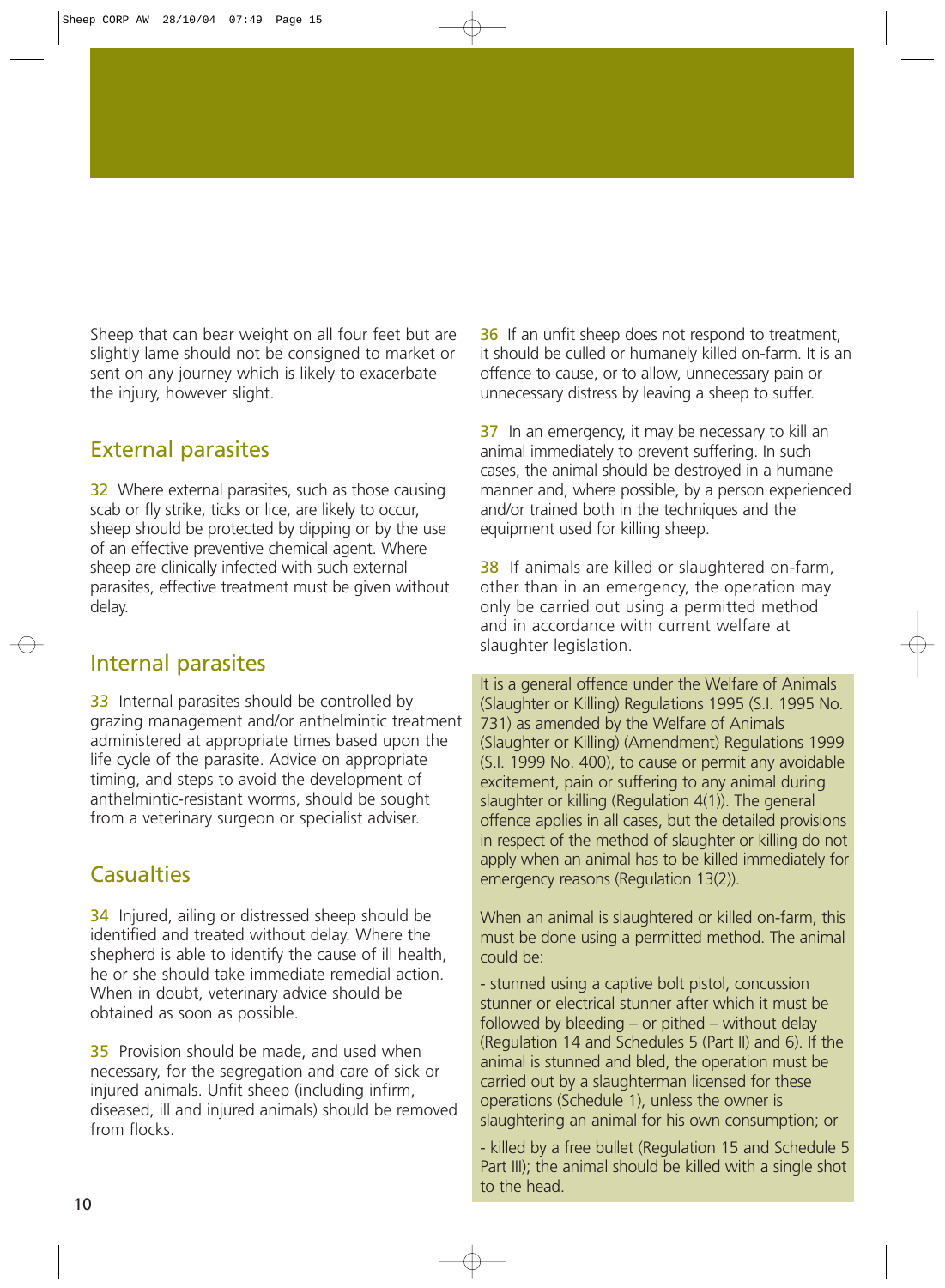39 An unfit sheep may be transported only if it is being taken for veterinary treatment/diagnosis or is going to the nearest available place of slaughter and then only provided it is transported in a way which is not going to cause it further suffering. Further advice can be found in a Defra booklet which gives guidance on the transport of casualty farm animals (see Appendix).

Articles 4(1) and 6(1) of the Welfare of Animals (Transport) Order 1997 (S.I. 1997 No. 1480) respectively provide that:

- No person shall transport any animal in a way which causes or is likely to cause injury or unnecessary suffering to that animal.

- No person shall transport any animal unless:
	- it is fit for the intended journey; and

- suitable provision has been made for its care during the journey and on arrival at the place of destination.

- For these purposes an animal shall not be considered fit for its intended journey if it is ill, injured, infirm or fatigued, unless it is only slightly ill, injured, infirm or fatigued and the intended journey is not likely to cause it unnecessary suffering.

- Notwithstanding the above, any sheep may be transported to the nearest available place for veterinary treatment or diagnosis, or to the nearest available place of slaughter, if the animal is not likely to be subject to unnecessary suffering by reason of its unfitness. However, an animal so transported may not be dragged or pushed by any means, or lifted by a mechanical device, unless this is done in the presence and under the supervision of a veterinary surgeon who is arranging for it to be transported with all practicable speed to a place for veterinary treatment.

### Dosing & vaccination equipment

40 Care should be taken to ensure that all equipment used in dosing, vaccination and treatment is maintained to a satisfactory standard. Equipment used for any injections should be frequently cleansed and sterilised to avoid infections. Ideally, disposable needles should be used. Dosing gun nozzles should be of a size suitable for the age of the sheep. Hazardous objects such as needles should be disposed of safely in accordance with current legislation.

41 Where necessary, the shepherd should receive training in the use and maintenance of equipment used for dosing, vaccination and treatment.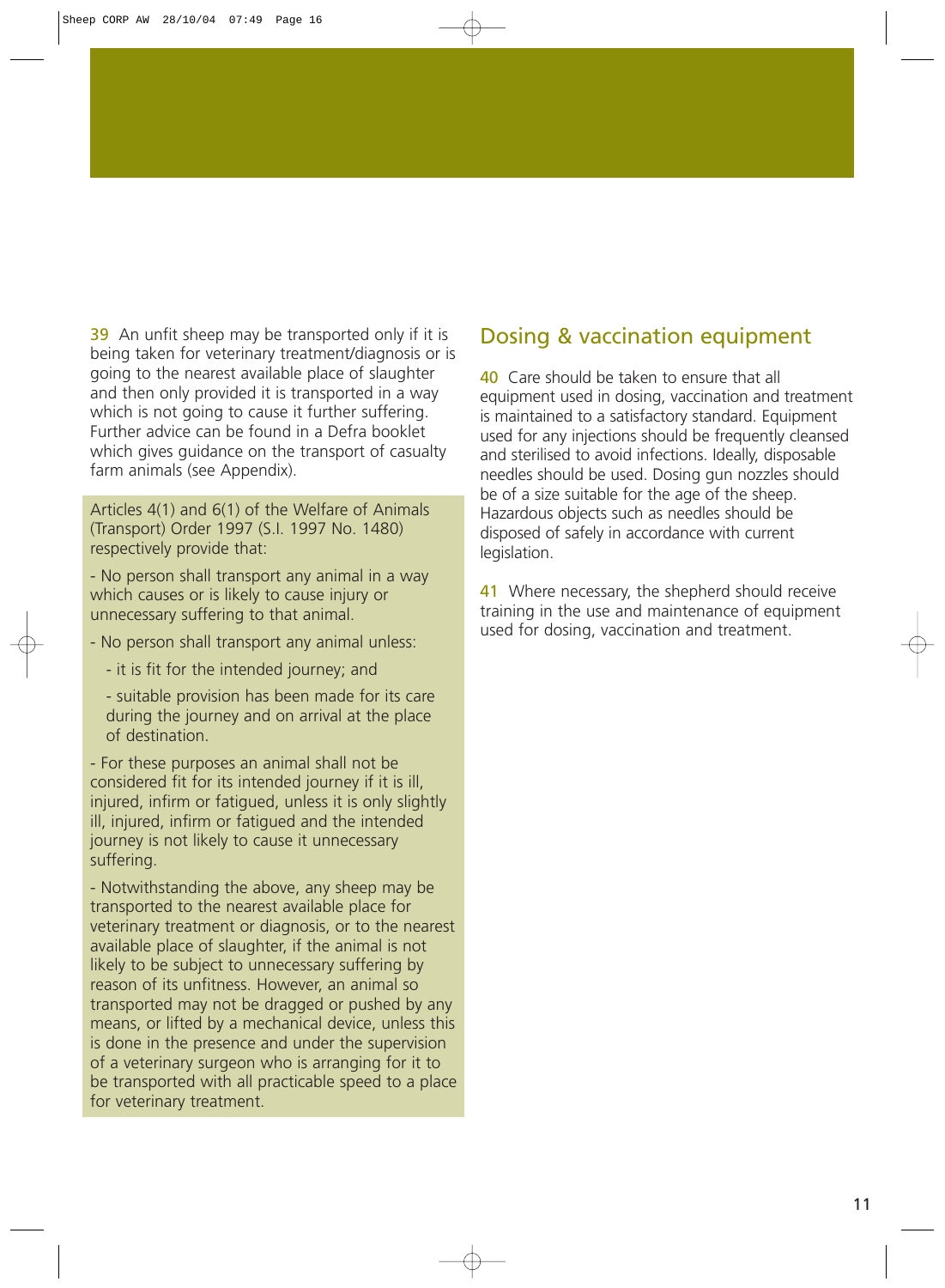# Management

### General

42 All fields and buildings should be kept clear of debris such as wire or plastic, which could be harmful to sheep.

43 When sheep are outdoors in winter, and particularly when fed on root crops, they should be allowed either to run back to pasture or to a straw bedded area, which gives a more comfortable lying area as well as limiting the build-up of mud or dung on the fleece. Where there is no natural shelter for the sheep, artificial shelter, such as the placement of straw bales, should be provided.

Schedule 1, paragraph 17 of the Welfare of Farmed Animals (England) Regulations 2000 (S.I. 2000 No. 1870) states that:

- Animals not kept in buildings shall, where necessary and possible, be given protection from adverse weather conditions, predators and risks to their health and shall, at all times, have access to a welldrained lying area.

### Marking

44 Permanent marking of sheep by, for example, ear tattooing or tagging, should be carried out only by a skilled stockman using properly maintained instruments. Ear tags should be suitable for use in sheep. Wherever possible, marking should not be undertaken during the fly season. If marking does have to be carried out during the fly season, farmers should take measures which will prevent or reduce the threat of fly strike. Where, for flock management purposes, ear marking is by notching or punching, this should be done using proprietary equipment. If horned breeds of sheep are to be marked for flock management purposes, horn branding is to be preferred.

45 Aerosols or paints used for temporary marking should be non-toxic.

### Handling

46 All sheep farmers should have easily operated and efficient handling pens, to facilitate routine management and treatment, on a size and scale to suit the flock numbers. Pens and floors should be maintained in good repair and should not have any sharp edges or projections, which might injure sheep.

47 When sheep are to be transported, well-designed collecting, loading and unloading facilities should be available on the farm. It is helpful if the sheep are familiar with these handling pens in order to minimise stress levels.

48 Sheep should not be caught by the fleece alone. They should be handled or restrained by means of a hand or an arm under the neck (holding the neck wool, if necessary) with the other arm placed on or around the rear. Lifting or dragging sheep by the fleece, tail, ears, horns or legs is unacceptable. Care should be taken with horns, which may be broken off if sheep are roughly handled.

49 Devices such as raddles, harnesses, tethers and yokes should be of suitable material and should be properly fitted and adjusted to avoid causing injury or discomfort. They should be checked regularly and should not be used for longer than necessary. Tethering by the horns is unacceptable.

### Fencing & hedges

50 Fences and hedges should be well-maintained so as to avoid injury to sheep and prevent entanglement. Where any type of mesh fencing is used, particularly for horned sheep, and around lambing fields, it should be checked frequently so that any animals which are caught can be released.

51 Electric fences should be designed, installed, used and maintained so that contact with them does not cause more than momentary discomfort to the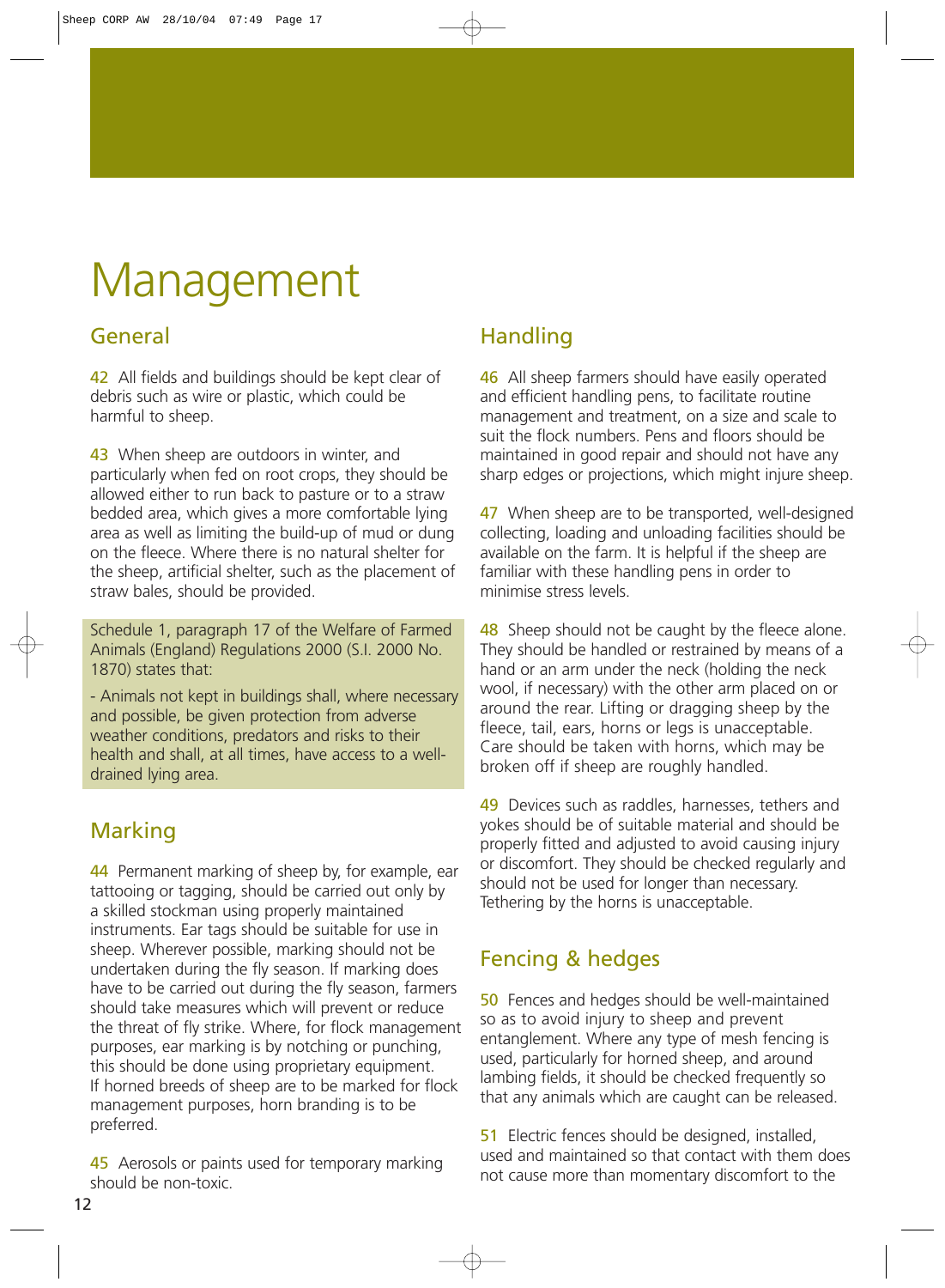sheep. Electric mesh fencing should not be used for horned sheep.

### Shearing

52 Every mature sheep should have its fleece removed at least once a year.

53 Shearers should be experienced, competent and have received adequate training in shearing techniques. Inexperienced shearers should be supervised by suitably competent staff. When shearing, care should be taken not to cut the skin of the sheep. Where a wound does occur, immediate treatment should be given.

54 Shearers and all contractors should clean and disinfect their equipment between flocks to minimise the risk of spreading disease.

55 Full use should be made of weather forecasts and shelter to avoid excessive cold stress to newly shorn sheep at whatever time of year shearing is carried out.

56 Winter shearing is not a suitable practice unless the sheep are housed.

57 Sheep which were shorn and housed in winter should be turned out to grass in spring only when the fleece has regrown to 15–20 mm in length and when weather conditions are favourable. Where adequate natural shelter is not available, other means should be adopted, such as the provision of straw bales.

### **Castration**

58 Farmers and shepherds should consider carefully whether castration is necessary within any particular flock. Castration is unlikely to be necessary where lambs will be finished and sent to slaughter before

reaching sexual maturity. The procedure should only be carried out when lambs are likely to be retained after puberty and where it is necessary to avoid welfare problems associated with the management of entire males.

59 Account should be taken not only of the pain and distress caused by castration but also the stress imposed by gathering and handling, and the potential risk of infection. For very young lambs gathered in large groups, there is a real risk of mismothering, which may lead ultimately to starvation and death.

60 Castration should not be performed on lambs until the ewe/lamb bond has become established.

**61** Castration may only be carried out in strict accordance with the law (see box below). The procedure should be performed by a competent, trained operator. Once a lamb is over three months of age, castration may only be performed by a veterinary surgeon using a suitable anaesthetic. Shepherds should only carry out surgical castration after having first considered and ruled out alternative methods, in discussion with their veterinary surgeon.

Under the Protection of Animals (Anaesthetics) Act 1954, as amended, it is an offence to castrate lambs which have reached three months of age without the use of an anaesthetic. Furthermore, the use of a rubber ring, or other device, to restrict the flow of blood to the scrotum or tail, is only permitted without an anaesthetic if the device is applied during the first week of life.

Under the Veterinary Surgeons Act 1966, as amended, only a veterinary surgeon may castrate a lamb which has reached the age of three months.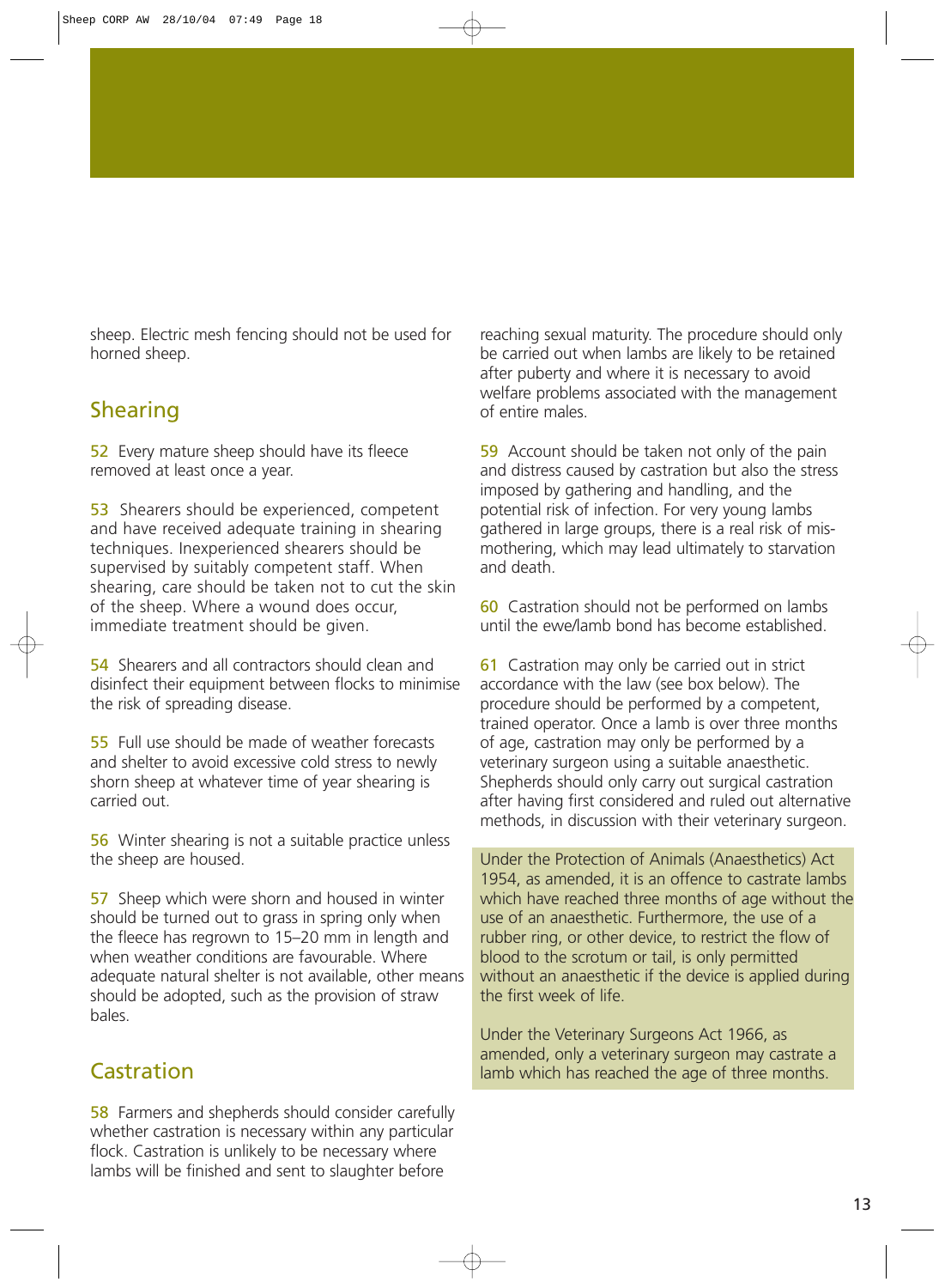### Tail docking

62 Farmers and shepherds should consider carefully whether tail docking within a particular flock is necessary. Tail docking may be carried out only if failure to do so would lead to subsequent welfare problems because of dirty tails and potential fly strike. If it is considered that both tail docking and castration are necessary, thought should be given to performing both operations at the one time of handling, so as to minimise disruption and the potential for mis-mothering and distress.

63 Tail docking must be carried out only in strict accordance with the law (see box below and that following paragraph 61). The procedure should be performed by a competent, trained operator.

The Welfare of Livestock (Prohibited Operations) Regulations 1982 (S.I. 1982 No. 1884), as amended by the Welfare of Livestock (Prohibited Operations) (Amendment) Regulations 1987 (S.I. 1987 No. 114) prohibit penis amputation and other penile operations, tooth grinding, freeze dagging and short-tail docking of sheep unless sufficient tail is retained to cover the vulva in the case of female sheep and the anus in the case of male sheep.

### Tooth grinding

64 Tooth grinding of sheep is prohibited by law (see box following paragraph 63).

### Electro-immobilisation, vasectomy & electro-ejaculation

65 The electro-immobilisation of sheep is prohibited by law. Vasectomy or electro-ejaculation may be carried out only by a veterinary surgeon.

Schedule 1, paragraph 30 of the Welfare of Farmed Animals (England) Regulations 2000 (S.I. 2000 No. 1870), states that:

- No person shall apply an electrical current to any animal for the purposes of immobilisation.

The Veterinary Surgeons Act 1966, as amended by the Veterinary Surgeons Act 1966 (Schedule 3 Amendment) Order 1988 (S.I. 1988 No. 526) prohibits the performance of a vasectomy or the carrying out of electro-ejaculation by anyone other than a veterinary surgeon.

### Dehorning or disbudding

66 Dehorning or disbudding of a sheep by lay persons is against the law, except for the trimming of ingrowing horn in certain circumstances (see box below). Horned sheep, especially rams, should be regularly inspected to ensure that neither the tip nor any other part of the horn is in contact with the face.

Under the Veterinary Surgeons Act 1966, as amended, only a veterinary surgeon may dehorn or disbud a sheep, apart from trimming the insensitive tip of an ingrowing horn which, if left untreated, could cause pain or distress.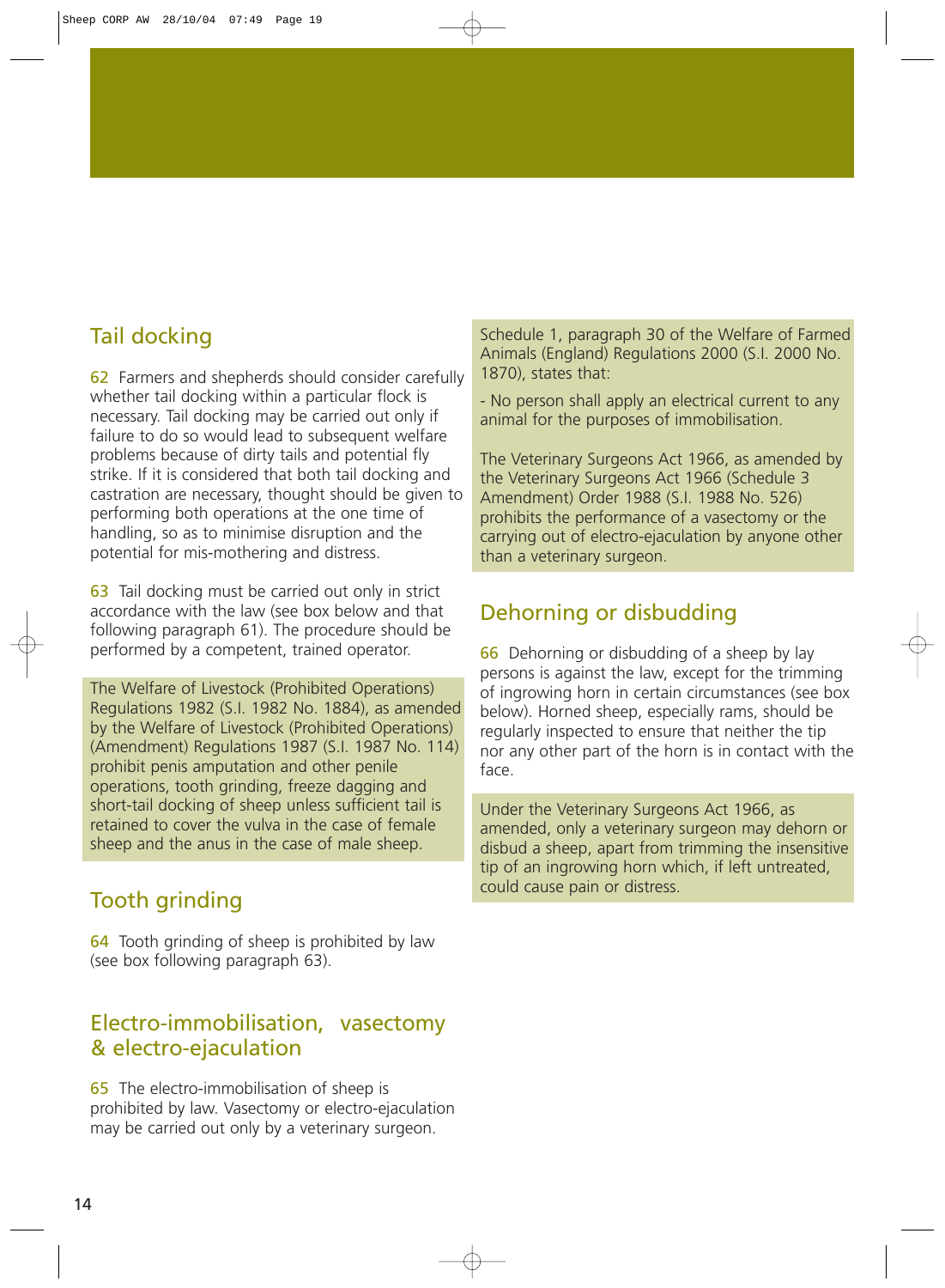# Breeding techniques

Schedule 1, paragraph 28 of the Welfare of Farmed Animals (England) Regulations 2000 (S.I. 2000 No. 1870) states that:

- Subject to sub-paragraph 2, natural or artificial breeding or breeding procedures which cause, or are likely to cause, suffering or injury to any of the animals concerned shall not be practised.

- Sub-paragraph 1 shall not preclude the use of natural or artificial breeding procedures that are likely to cause minimal or momentary suffering or injury or that might necessitate interventions which would not cause lasting injury.

Schedule 1, paragraph 29 states that:

- No animals shall be kept for farming purposes unless it can reasonably be expected, on the basis of their genotype or phenotype, that they can be kept without detrimental effect on their health or welfare.

67 The body condition of the ewe and nutritional management prior to tupping have a marked effect on the ovulation rate and eventual litter size. The ram should also be in appropriate body condition. Farmers and shepherds should be aware of the influence of pre-mating management upon the subsequent needs of the ewe in pregnancy, and should plan accordingly.

68 It is possible to manipulate the time and pattern of lambing by using vasectomised rams, intravaginal progestagen sponges – with or without pregnant mare serum gonadotrophin (PMSG) - or administration of melatonin. If the lambing date is changed and/or litter size is increased, account should be taken of the special requirements for feed, labour and other inputs both before and at lambing time, when the welfare of ewes is under particular pressure. In particular, housing or shelter should be available if lambing is to take place in adverse weather conditions.

69 Any person using artificial insemination should be trained and competent in the technique.

70 Laparoscopic artificial insemination is a surgical technique which must be carried out only by a veterinary surgeon using an anaesthetic.

71 Treatment of ewes using hormones to produce multiple embryos and subsequent embryo transfer must be carried out only by a veterinary surgeon. Embryo transfer is an act of veterinary surgery.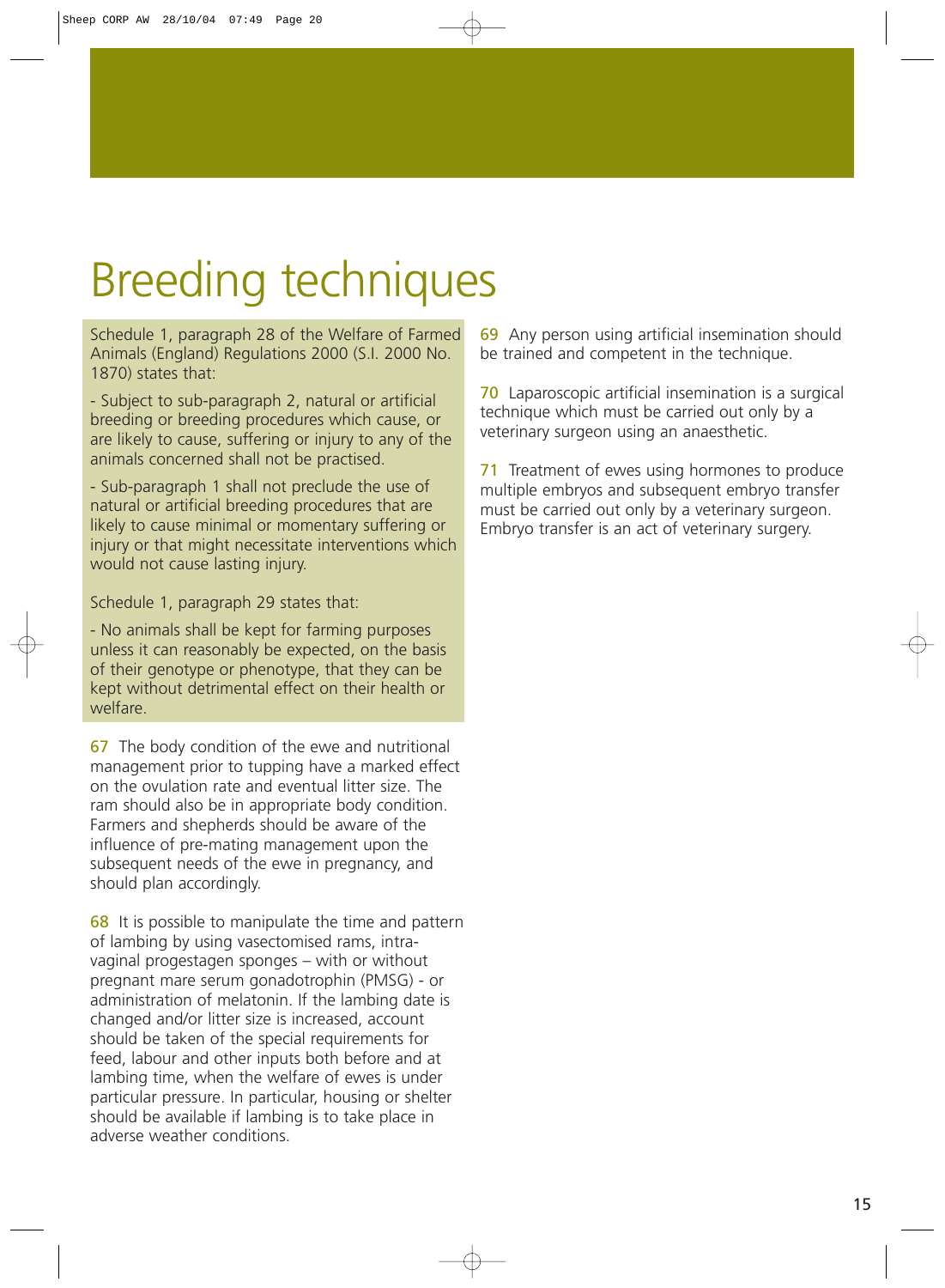# Pregnancy & lambing

72 The nutritional management of pregnant ewes is particularly important. Both condition scoring and scanning can be of benefit.

**73** Pregnant and nursing ewes should receive adequate food to ensure the development of healthy lambs and to maintain the health and bodily condition of the ewe.

74 Scanning can be a valuable aid to management. However, scanning is an addition to good husbandry not a replacement. The scanning procedure allows barren, single, twin and triplet bearing ewes to be managed as separate groups. A combination of scanning and condition scoring allows ewes carrying more than one lamb, and thin ewes, to be separated for special feeding and supervision. Equipment should be properly cleansed and disinfected between flocks.

75 Heavily pregnant ewes should be handled with care to avoid distress and injury, which may precipitate premature lambing. However, if a heavily pregnant ewe requires treatment, such as for lameness, she should receive appropriate treatment as soon as possible and not be left untreated until after lambing.

76 A large proportion of ewe mortalities occur during the period around lambing, so particular skill and expertise are required at this time. Severe damage can be caused through inexperience when assisting a ewe in difficulties. Shepherds should therefore be experienced and competent before having responsibility for a flock at lambing time. Where necessary, they should receive training.

77 Shepherds should pay particular attention to cleanliness and hygiene of equipment and pens during pregnancy and lambing. Personal cleanliness is essential when assisting ewes to lamb. Attention to cleanliness and hygiene is also important in the lambing area and pens used in treating or assisting lambing ewes. Lambing pens, sufficient in number and size, should be easily accessible and on a dry, well-drained site. Each pen should be provided with a

hay rack, feed trough and water bucket. If the pens are outdoors, their tops should be covered.

**78** There may be times when even a proficient shepherd experiences difficulty in delivering a lamb single-handed. In such cases, assistance should be called immediately.

79 Any ewe with a prolapse should be treated immediately using an appropriate technique and, where necessary, veterinary advice should be sought.

80 Embryotomy, the dissection and removal of a foetus which cannot be delivered naturally, should be carried out on dead lambs only. It should never be used to remove a live lamb.

81 Every effort should be made to prevent the buildup and spread of infection by ensuring that lambing pens are provided with adequate, clean bedding and are regularly cleansed. It is particularly important to ensure that dead lambs and afterbirths are removed and disposed of in a suitable manner without delay.

The Dogs Acts 1906-28 include provisions making it an offence for a person knowingly to permit a carcass to remain unburied in a place to which dogs could gain access.

Article 5 of the EU Animal By-Products Regulation requires that fallen stock are disposed of by:

- despatch to a knacker's yard, hunt kennel or maggot farm;
- incineration in approved premises;
- rendering in approved premises.

The Animal By-Products Regulation does not permit the burial or on-farm burning of fallen stock, except in designated remote areas. In the UK these will be the Isle of Lundy, Isles of Scilly and designated areas of the Highlands and Islands of Scotland.

This provision applies to the disposal of stillborn or **unborn lambs, as well as to older sheep. 16 unborn lambs**, as well as to older sheep.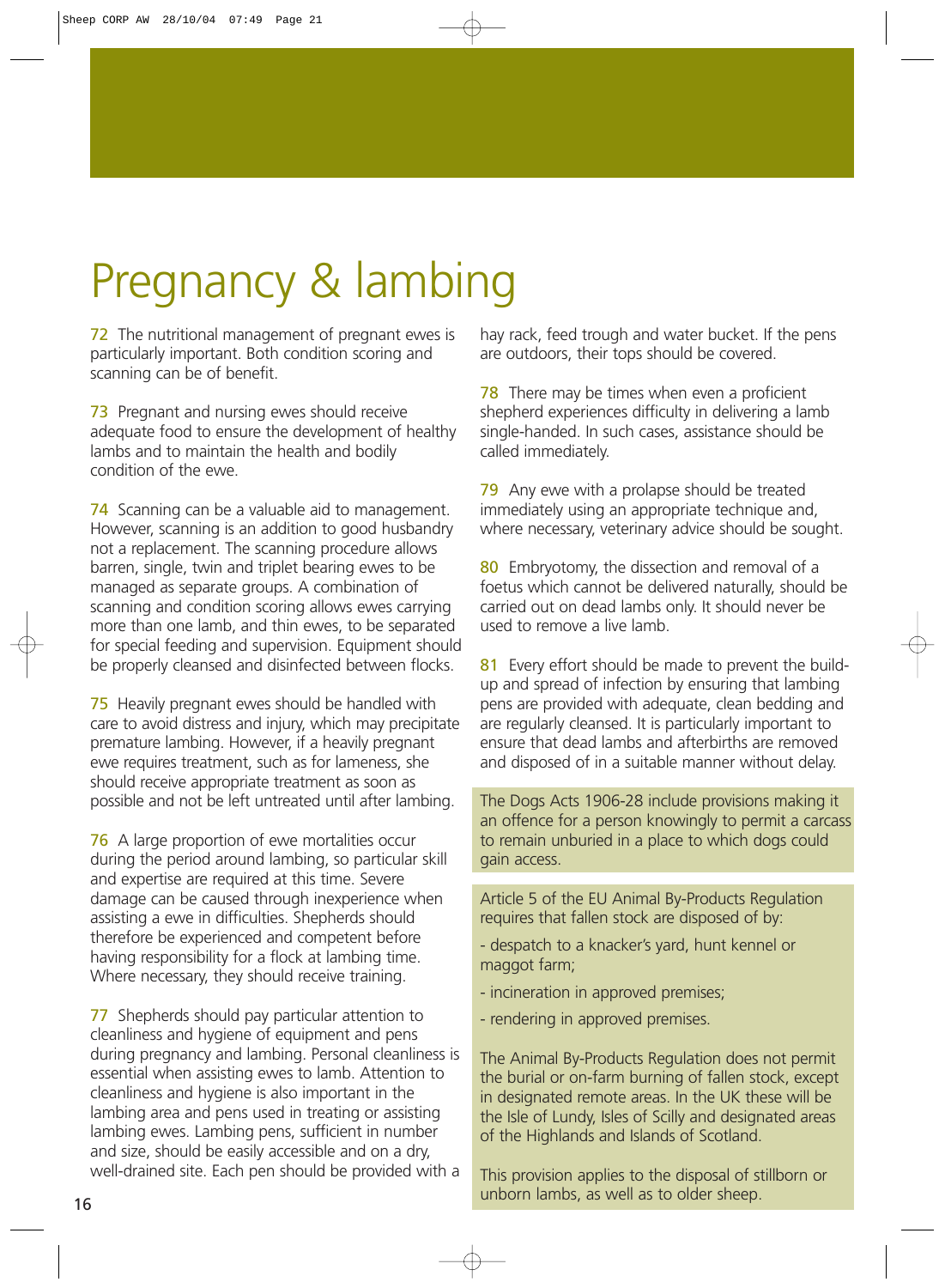82 Shepherds should be able to recognise lambs in need of resuscitation and be familiar with resuscitation techniques and survival aids, such as feeding by stomach tube and use of a warmer box. A Defra booklet on improving lamb survival gives further information (see Appendix).

83 It is vital that every newly born lamb receives colostrum from its dam, or from another source, as soon as possible and in any case within three hours of birth. Adequate supplies of colostrum should always be available for use in emergencies, such as when a ewe lambs with poor milk supplies.

84 A source of heat (for example a warmer box) should be available to revive weak lambs, but care should be taken to avoid overheating.

85 Where lambing takes place outdoors, some form of shelter or windbreak should be available.

86 The problem of mis-mothering, which occurs particularly during gathering, handling, transport or dipping of ewes and lambs, should be reduced by keeping group size to a minimum. Identifying lambs and mothers is also beneficial, using non-toxic colour markers.

87 Wherever possible, young lambs, other than with their mothers, should not be sold at market. Arrangements for the direct transfer of orphan lambs from farm to farm, rather than through a market, should be encouraged in order to minimise disease risk. The law forbids the transport and the sale at market of lambs with an unhealed navel.

Article 6 of the Welfare of Animals (Transport Order) 1997(S.I. 1997 No. 1480) states that:

- Animals shall not be considered fit for transport if (inter alia) they are newborn animals in which the navel has not completely healed.

Under Article 5A of the Welfare of Animals at Markets Order 1990 (S.I. 1990 No. 2627), as

amended by the Welfare of Animals at Markets Order 1993 (S.I. 1993 No. 3085), no person shall bring to a market, or allow to be exposed for sale in a market, a lamb or goat kid with an unhealed navel.

Under the above Orders it is also an offence to cause or permit lambs with unhealed navels to be transported to, or be brought to, or exposed for sale in, a market.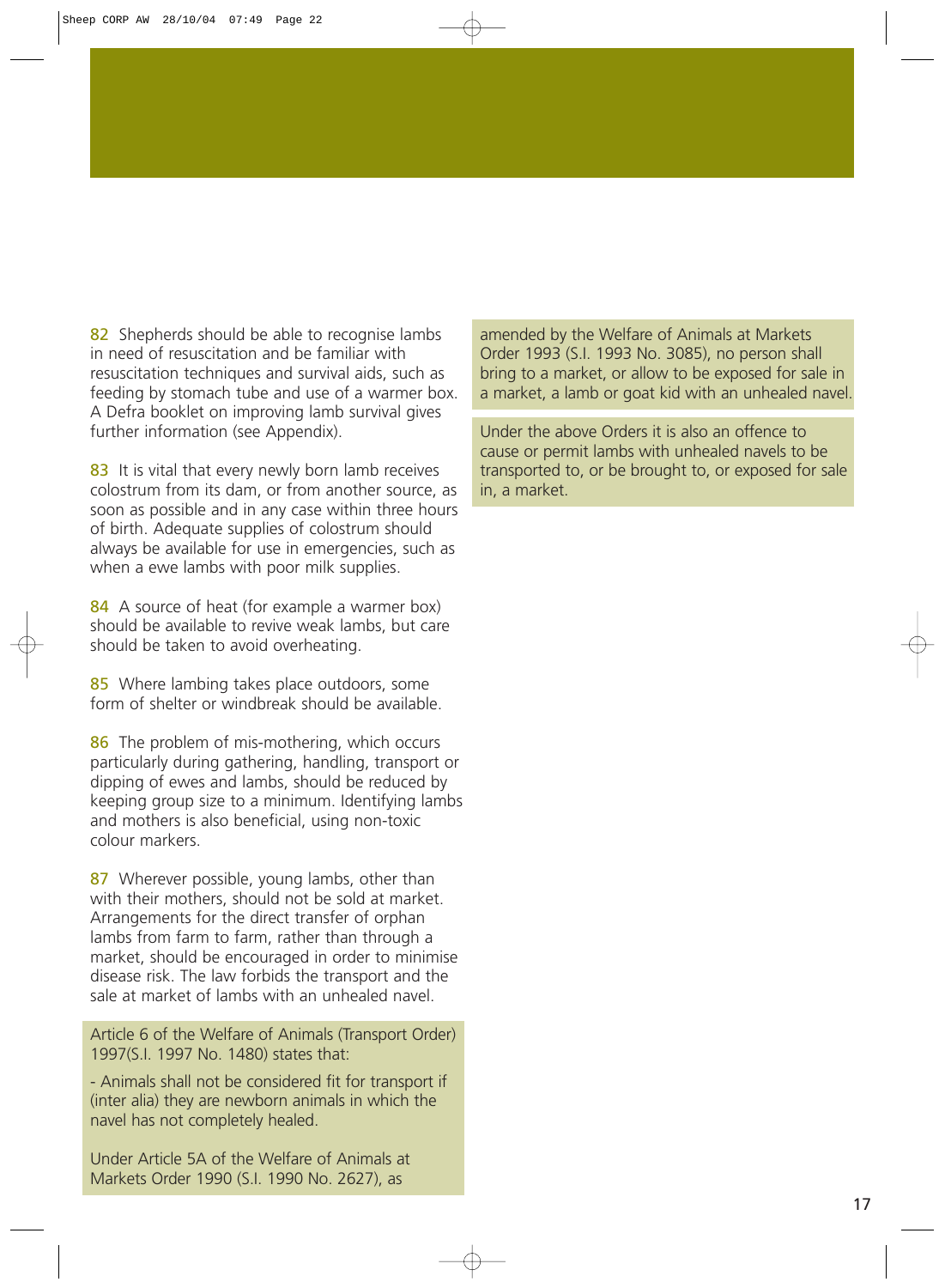# Artificial rearing

88 Artificial rearing of lambs requires close attention and high standards of supervision and stockmanship if it is to be successful. It is essential that all lambs should start with an adequate supply of colostrum.

89 All lambs should receive an adequate amount of suitable liquid feed, such as ewe milk replacer, at regular intervals each day for at least the first four weeks of their life.

**90** From the second week of life, lambs should also have access to palatable and nutritious solid food (which may include grass) and always have access to fresh, clean water.

**91** Where automatic feeding equipment is provided, lambs should be trained in its use to ensure that they regularly consume an adequate amount of food and the equipment should be checked daily to see that it is working properly.

**92** Troughs should be kept clean and any stale feed removed. Automatic feeding systems must be well-maintained and checked daily. Equipment and utensils used for liquid feeding should be thoroughly cleansed and sterilised at frequent intervals.

93 A dry bed and adequate draught-free ventilation should be provided.

94 Where necessary, arrangements should be made to supply safe supplementary heating for very young lambs.

95 Suitable accommodation should be available for sick or injured lambs. This should be separate from other livestock.

96 Until weaning, housed lambs should be kept in small groups to facilitate inspection and limit the spread of disease.

97 Where young lambs are being reared at pasture without their mothers, care should be taken to ensure that they have adequate shelter.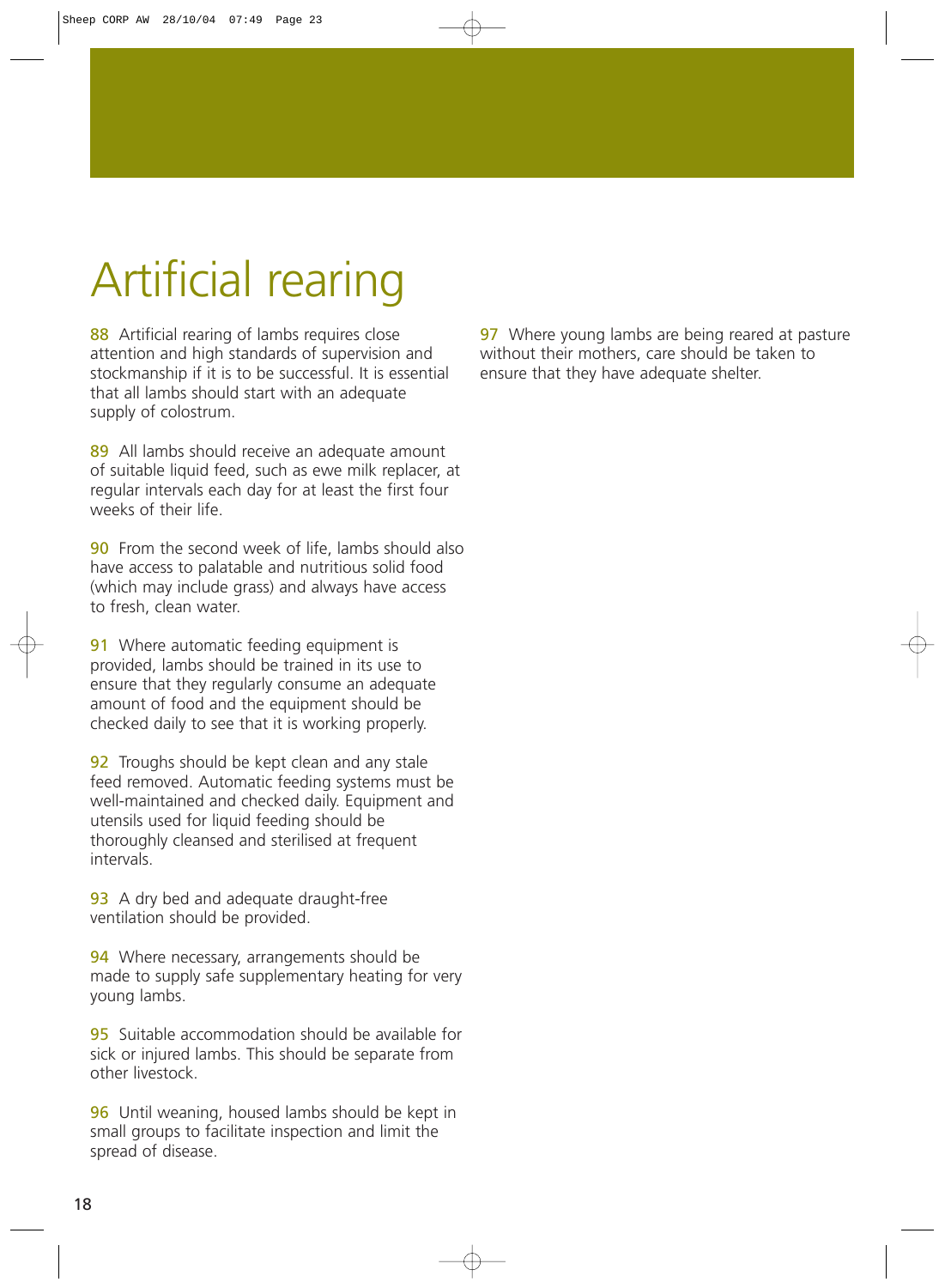# **Housing**

### General

Schedule 1, paragraph 4 of the Welfare of Farmed Animals (England) Regulations 2000 (S.I. 2000 No. 1870), states that where any

animals (other than poultry) are kept in a building:

- they shall be kept on, or have access at all times to, a lying area which either has well-maintained dry bedding or is well-drained.

### Schedule 1, paragraph 6 states:

- where necessary, sick or injured animals shall be isolated in suitable accommodation with, where appropriate, dry comfortable bedding.

Schedule 1, paragraph 9 of the Welfare of Farmed Animals (England) Regulations 2000 (S.I. 2000 No. 1870) states that:

- The freedom of movement of animals, having regard to their species and in accordance with established experience and scientific knowledge, shall not be restricted in such a way as to cause them unnecessary suffering or injury.

Schedule 1, paragraph 10 states that, where animals are continuously or regularly tethered or confined:

- they shall be given the space appropriate to their physiological and ethological needs in accordance with established experience and scientific knowledge.

98 Winter housing of sheep can improve welfare, but problems of both disease and welfare can arise when large numbers are kept together. Advice should be sought on the design, construction or modification of buildings. Adequate ventilation without draughts is of particular importance, as also is the provision of sufficient trough space and lying area.

99 The greater the restriction imposed on a sheep through housing systems, the less the animal is able to use its instinctive behaviour to minimise the effects of any imposed, unfavourable conditions. Housed sheep require continuing conscientious attention by staff well-trained in the nutritional and environmental needs of the sheep.

100 When changes are made to sheep husbandry systems which involve installing more complex or elaborate equipment than had previously been used, consideration should be given to the welfare of the animals and the need for the training of the shepherd.

101 Dry, clean, comfortable conditions under foot should be provided to minimise footrot and hygiene problems. Regular provision of fresh bedding is particularly important at lambing time.

102 When first housed, sheep should be both dry and free from footrot. Sheep affected by footrot should be segregated and treated immediately in order to prevent it from becoming a flock problem.

### Ventilation

Schedule 1, paragraph 13 of the Welfare of Farmed Animals (England) Regulations 2000 (S.I. 2000 No. 1870) states that:

- air circulation, dust levels, temperature, relative air humidity and gas concentrations shall be kept within limits which are not harmful to the animals.

103 Effective ventilation of buildings (to avoid high humidity, condensation and draughts) is essential, as sheep are particularly susceptible to respiratory diseases. Properly designed ventilation will permit the free circulation of air above sheep height and avoid draughts at sheep level.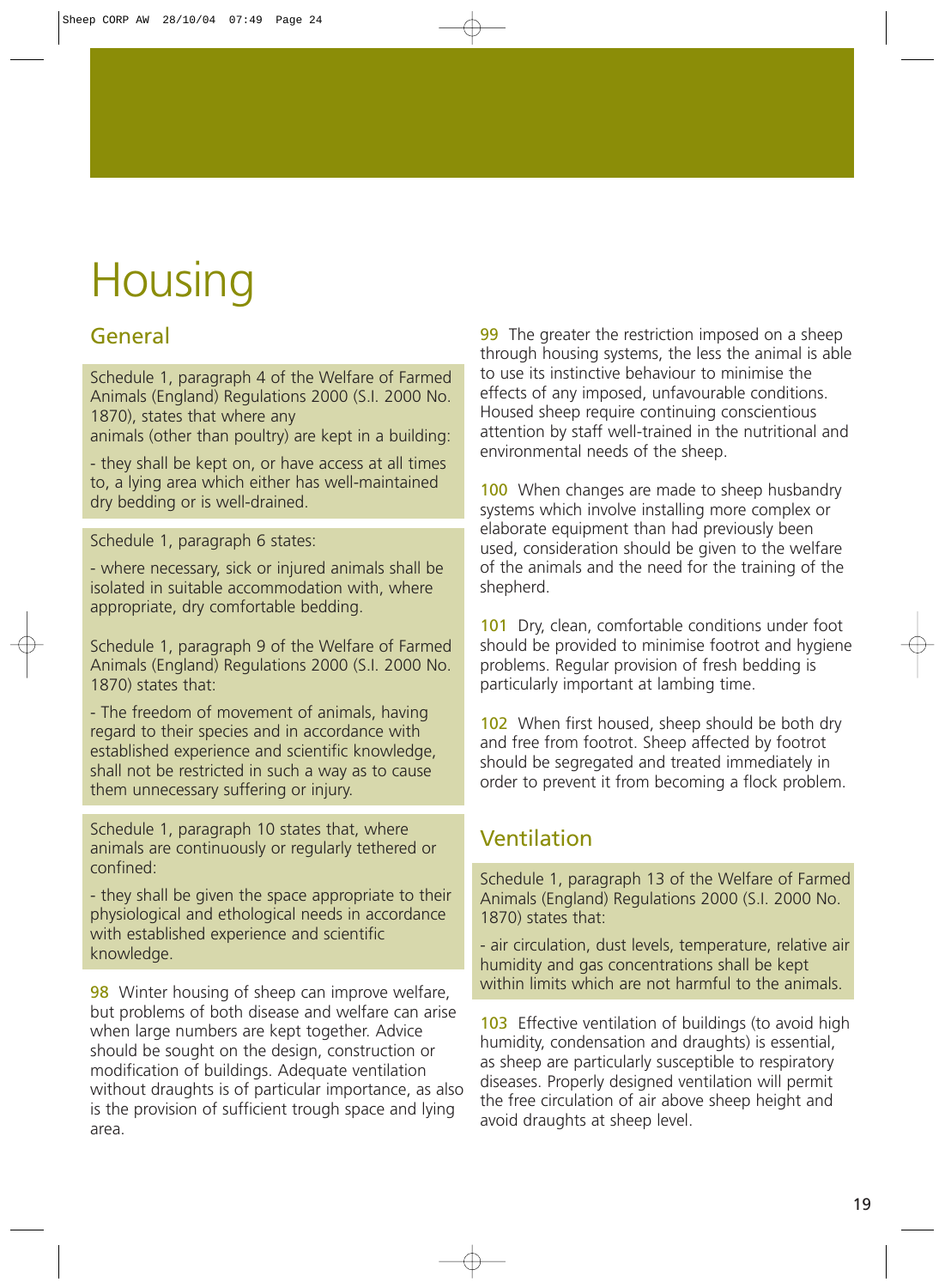### Buildings & equipment

104 The law sets minimum requirements for the housing of sheep.

Schedule 1, paragraphs 11 and 12 of the Welfare of Farmed Animals (England) Regulations 2000 (S.I. 2000 No. 1870), state that:

- materials used for the construction of accommodation, and, in particular for the construction of pens, cages, stalls and equipment with which the animals may come into contact, shall not be harmful to them and shall be capable of being thoroughly cleaned and disinfected.

- accommodation and fittings for securing animals shall be constructed and maintained so that there are no sharp edges or protrusions likely to cause injury to them.

105 Internal surfaces of housing and pens should be made of materials which can be cleansed and disinfected or be easily replaced when necessary.

106 Surfaces should not be treated with paints or wood preservatives which may cause illness or death. There is a risk of lead poisoning from old paintwork, especially when second-hand building materials are used.

107 All floors should be designed, constructed and maintained so as to avoid discomfort, stress or injury to the sheep. Regular maintenance is essential.

108 Solid floors should be well-drained and the sheep provided with dry bedding.

109 Newly born and young lambs should not be put on slatted floors unless suitable bedding is also provided.

110 Water bowls and troughs should be constructed and sited so as to avoid fouling and to minimise the risk of water freezing in cold weather. They should be kept thoroughly clean and should be checked at least once daily, and more frequently in extreme conditions, to ensure that they are in working order.

111 Troughs should be designed and installed in such a way as to ensure that small lambs cannot get into them and drown.

112 For sheep given concentrate feed, when all animals are fed together, it is important to have adequate trough space to avoid competition and aggression. In normal practice, approximately 30 cm of trough space is needed for hill ewes and approximately 45 cm for the larger lowland ewes. Excessive competition is detrimental to sheep welfare.

113 When feeding hay and silage ad lib., trough space should normally be provided within the range 10–12 cm per ewe, dependent upon size. Racks and troughs should be positioned and designed to avoid injury, discomfort and damage to sheep.

### Lighting

Schedule 1, paragraph 3 of the Welfare of Farmed Animals (England) Regulations 2000 (S.I. 2000 No. 1870) requires that:

- Where animals are kept in a building, adequate lighting (whether fixed or portable) shall be available to enable them to be thoroughly inspected at any time.

Schedule 1, paragraphs 14-16 state that:

- Animals kept in buildings shall not be kept in permanent darkness.

- Where the natural light available in a building is insufficient to meet the physiological and ethological needs of any animals being kept in it then appropriate artificial lighting shall be provided.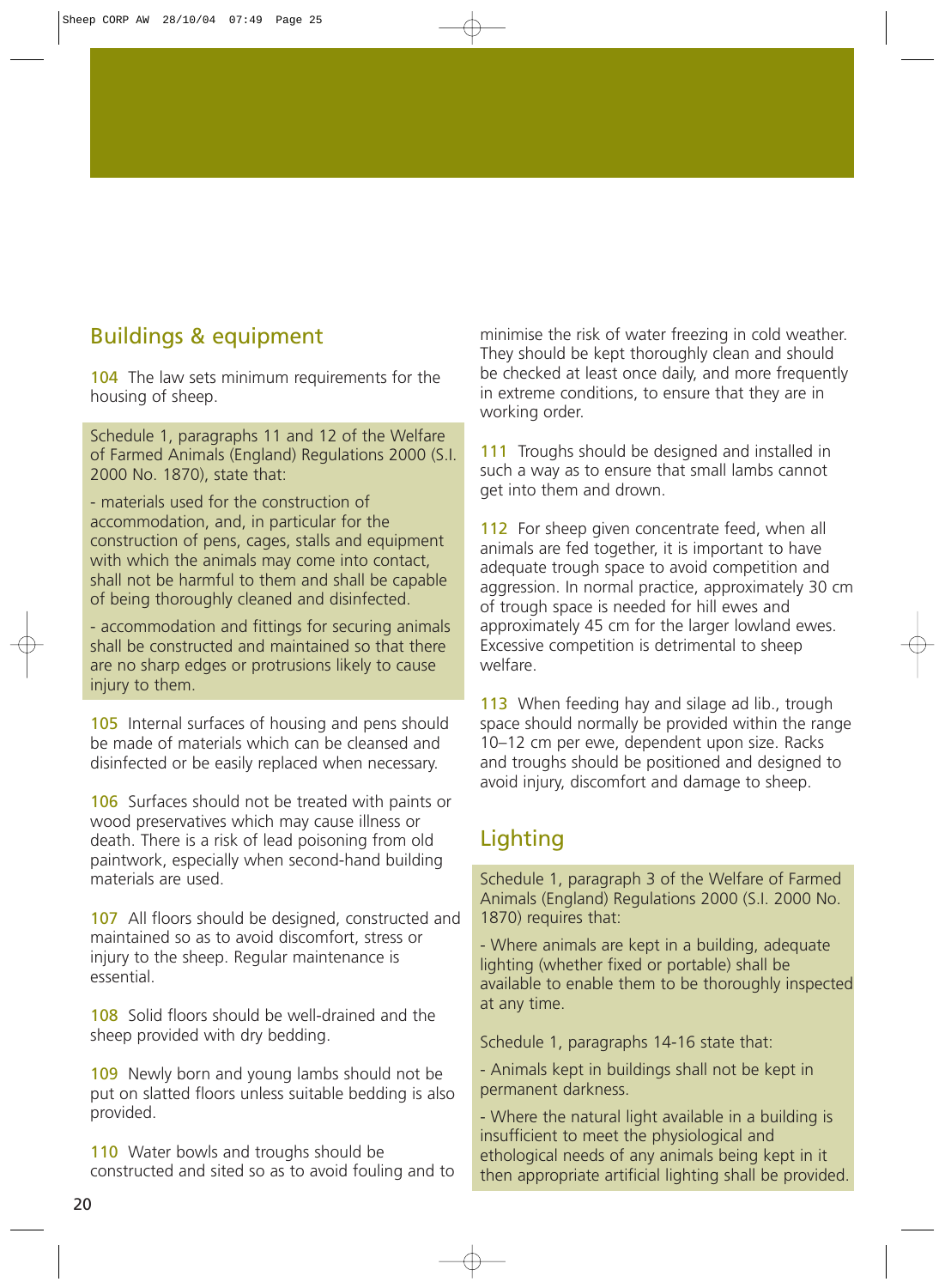- Animals kept in buildings shall not be kept without an appropriate period of rest from artificial lighting.

114 The law requires that fixed or portable lighting be available so that sheep kept in buildings can be thoroughly inspected at any time.

115 Throughout the hours of daylight, the level of indoor lighting, natural or artificial, should be such that all housed sheep can be seen clearly by the shepherd.

### Space allowances

116 The space allowance and group size for housed sheep should be determined according to age, size and class of livestock. Some examples of current good practice, with adequate ventilation and well-bedded on straw indoors, are set out below.

| Category of sheep                                                             | <b>Space</b>                                                |
|-------------------------------------------------------------------------------|-------------------------------------------------------------|
| Lowland ewes<br>(60-90 kg live weight)                                        | 1.2-1.4 $m2$ floor space per<br>ewe during pregnancy        |
| Lowland ewes after<br>lambing with lambs at<br>foot up to six weeks<br>of age | 2.0-2.2 $m^2$ floor space<br>per ewe and lambs              |
| Hill ewes<br>(45-65 kg live weight)                                           | 1.0-1.2 $m^2$ floor space<br>per ewe during<br>pregnancy    |
| Hill ewes after lambing,<br>with lambs at foot up<br>to six weeks of age      | $1.8 - 2.0$ m <sup>2</sup> floor space<br>per ewe and lambs |
| Lambs up to 12<br>weeks old                                                   | $0.5-0.6$ m <sup>2</sup> floor space<br>per lamb            |
| Lambs and sheep 12<br>weeks to 12 months old                                  | $0.75-0.9$ m <sup>2</sup> floor space<br>per lamb/sheep     |
| Rams                                                                          | $1.5 - 2.0$ m <sup>2</sup>                                  |

### **Shorn sheep**

The space allowances may be reduced by 10% for winter-shorn sheep. However no corresponding reduction should be made in respect of the amount of trough space allocated – see paragraphs 112 and 113.

### **Group size**

Where possible, pregnant ewes should be kept in groups of less than 50 to allow for better individual recognition and attention at lambing time.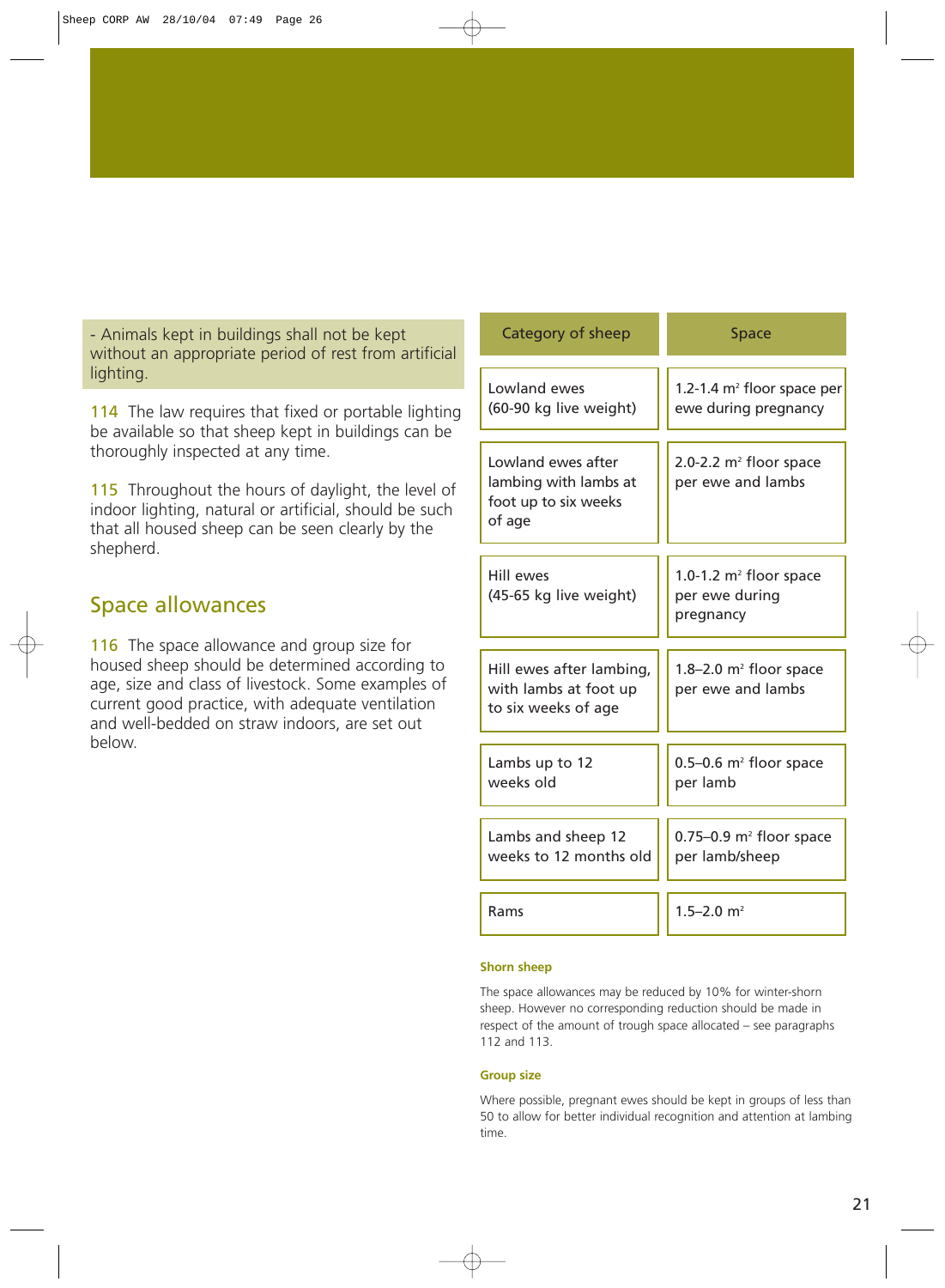### Mechanical equipment & services

Schedule 1, paragraph 18 of the Welfare of Farmed Animals (England) Regulations 2000 (S.I. 2000 No. 1870) states that:

- All automated or mechanical equipment essential for the health and well-being of the animals shall be inspected at least once a day to check there is no defect in it.

Schedule 1, paragraph 19 states that:

- Where defects in automated or mechanical equipment of the type referred to in paragraph 18 of Schedule 1 are discovered, these shall be rectified immediately or, if this is impossible, appropriate steps shall be taken to safeguard the health and well-being of the animals pending the rectification of such defects, including the use of alternative methods of feeding and watering and methods of providing and maintaining a satisfactory environment.

On artificial ventilation systems, Schedule 1, paragraph 20 states that where the health and wellbeing of the animals is dependent on such a system:

(a) provision shall be made for an appropriate back-up system to guarantee sufficient air renewal to preserve the health and well-being of the animals in the event of failure of the system; and

(b) an alarm system (which will operate even if the principal electricity supply to it has failed) shall be provided to give warning of any failure of the system.

Schedule 1, paragraph 21 states that:

- The back-up system referred to in paragraph 20(a) of Schedule 1 shall be thoroughly inspected and the alarm system referred to in paragraph 20(b) of Schedule 1 shall be tested at least once every seven days in order to check that there is no defect in the system and, if any defect is found (whether when the system is inspected or tested in accordance with this paragraph or at any other time), it shall be rectified immediately.

117 All equipment and services including water bowls and troughs, ventilating fans, heating and lighting units, milking machines, fire extinguishers and alarm systems should be cleaned and inspected regularly and kept in good working order.

118 The law (see box before paragraph 117) requires all automatic equipment used in intensive systems to be thoroughly inspected by the shepherd, or other competent person, not less than once each day to check that there is no defect. Any defect must be rectified immediately.

119 All electrical installations at mains voltage should be inaccessible to sheep, well-insulated, safeguarded from rodents and properly earthed.

### Fire & other emergency precautions

120 Farmers should make advance plans for dealing with emergencies such as fire, flood or disruption of supplies and should ensure that all staff are familiar with the appropriate emergency action.

121 Design advice is important when constructing or modifying a building. There should be provision for livestock to be released and evacuated quickly in the event of an emergency. Consideration should be given to installing fire alarm systems which can be heard and acted upon at any time of the day or night.

122 If sheep are housed, knowledge of fire precautions by the farmer and all staff should be a priority.

123 Expert advice on all fire precautions can be obtained from fire prevention officers of local fire brigades and from the Fire Prevention Association.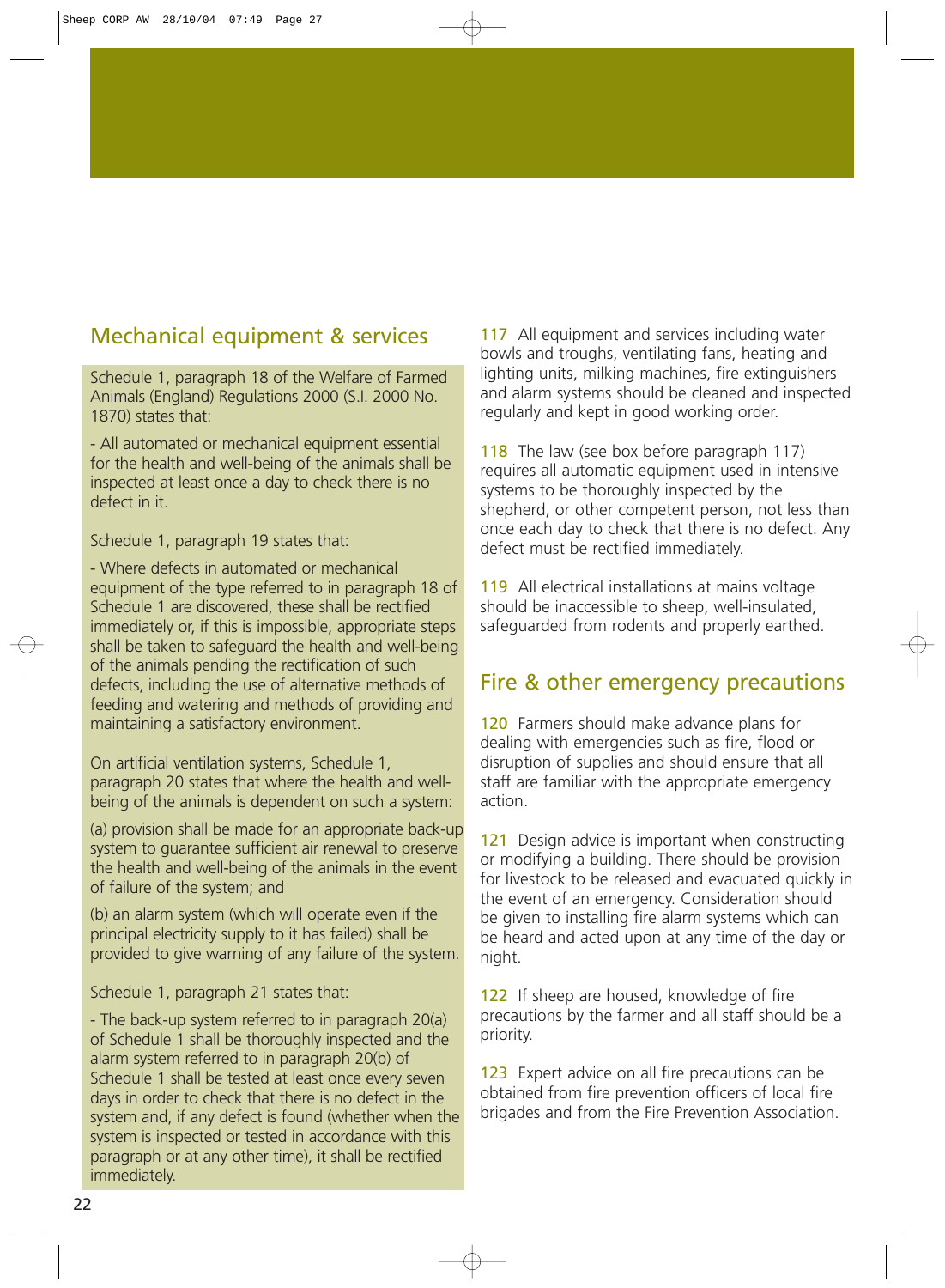# Hazards

124 To minimise the risk of sheep being trapped in snow or being unable to gain shelter, care should be taken in siting shelters, shelter belts and fences.

125 As far as is practicable, sheep should be prevented from gathering in places where they may be buried by snow. Where possible, they should be allowed to move naturally or be shepherded into safer areas.

126 All sheep should be removed from areas that are in imminent danger of flooding.

127 Young lambs should be protected, as far as possible, from hazards such as open drains and predators.

128 Any dog is a potential hazard to sheep and should be kept under control on agricultural land. Well-trained sheepdogs, however, can greatly facilitate gathering and handling, particularly under extensive conditions. They should be trained so that they do not grip sheep. Sheepdogs should be well cared for and maintained in good health. They should be regularly wormed to eliminate endoparasites.

The Animals Act 1971 lays down measures with respect to civil liability for the protection of livestock from dogs, and the Dogs (Protection of Livestock) Act 1953 makes it an offence to allow a dog to worry livestock.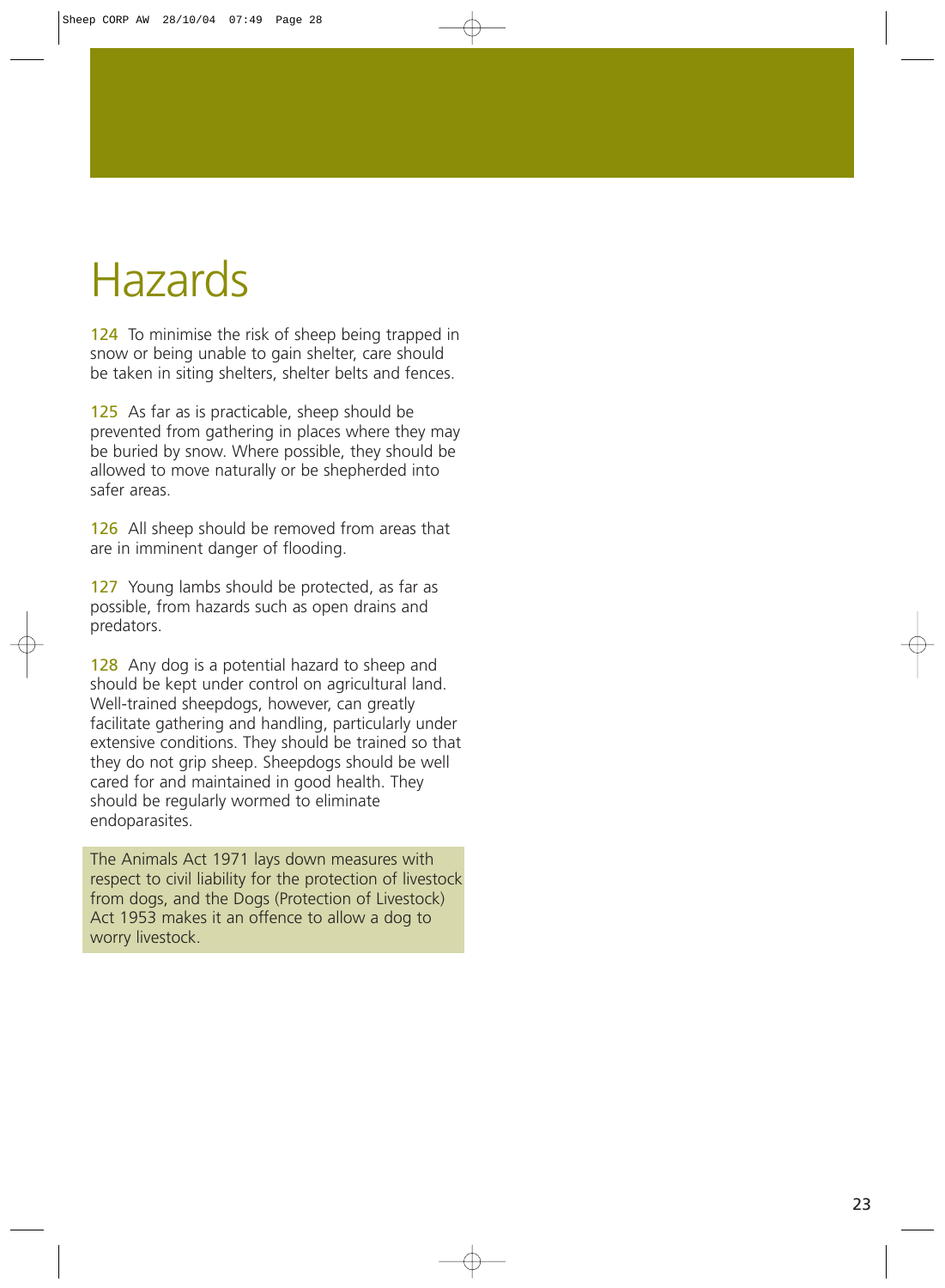# Milk sheep

### Management

129 Milk sheep flocks are in many cases subjected to a more intensive system of husbandry than a conventional flock and will require especially vigilant stockmanship to ensure that their health and welfare are maintained

130 Shepherds should be aware of specific problems relevant to milk sheep and the ways in which these may be avoided.

131 Some breeds of milk sheep appear to be especially susceptible to foot problems and these can be exacerbated by the husbandry methods under which the sheep are kept. The roadway, entrances and exits to buildings and fields should be well-maintained and kept as clean as possible.

132 Routine treatments to prevent foot problems should be adopted but care should be taken in the observance of withdrawal periods for any medicines used, particularly during lactation. Efforts to combat footrot during the drying-off period are particularly important.

133 Milk sheep are naturally prolific and require particular attention to the level of nutrition provided during pregnancy and lactation.

### Milking practices

134 Special attention should be paid to milking techniques, the adjustment of milking equipment and dairy hygiene. Milking should take place at least daily, on a regular basis, ensuring that ewes are not left with unrelieved, distended udders.

135 Before and after milking, hygiene measures should be adopted to reduce the spread of diseases of the mammary gland.

136 Good milking practices include careful handling, examination of foremilk and avoidance of excessive stripping.

### Milking parlours & equipment

137 Pens, ramps, milking parlours and milking equipment should be properly designed, constructed and maintained to prevent injury and distress.

138 It is essential to ensure that milking machines are functioning correctly by carrying out proper maintenance and adjustment of vacuum levels, pulsation rates and ratios, taking account of the manufacturers' recommendations.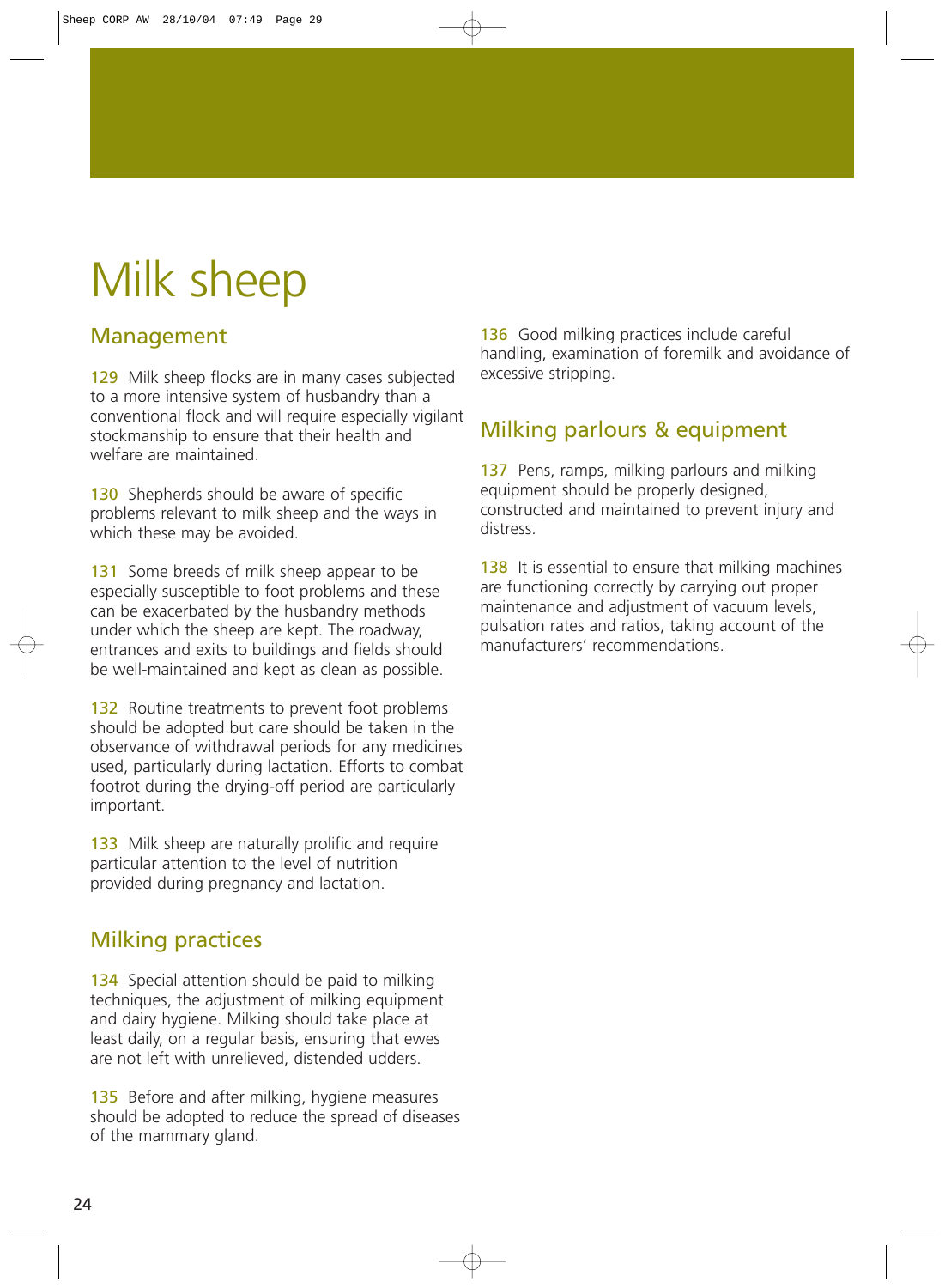# Useful publications

### Publications related to sheep welfare available from Defra as at August 2000

| PB No. | Title                                                                                         |
|--------|-----------------------------------------------------------------------------------------------|
| 0409   | Code of Practice - The Welfare of Animals in Livestock Markets                                |
| 0621   | Farm Fires: Advice on Farm Animal Welfare                                                     |
| 1147   | <b>Emergencies on Livestock Farms</b>                                                         |
| 1149   | Lameness in Sheep                                                                             |
| 1381   | Guidance on the Transport of Casualty Farm Animals                                            |
| 1875   | <b>Condition Scoring of Sheep</b>                                                             |
| 2072   | <b>Improving Lamb Survival</b>                                                                |
| 2111   | <b>Heat Stress in Sheep</b>                                                                   |
| 2594   | Explanatory Guide to the Welfare of Animals (Slaughter or Killing)<br><b>Regulations 1995</b> |
| 3477   | Welfare of Red Meat Animals at Slaughter - Pre-slaughter Handling:<br>a Pocket Guide          |
| 3478   | Welfare of Red Meat Animals at Slaughter - Stunning and Sticking:<br>a Pocket Guide           |
| 3575   | Assessment of Practical Experience in the Handling, Transport and Care<br>of Animals          |
| 3766   | Guidance on the Welfare of Animals (Transport) Order 1997                                     |
| 4908   | Halal Slaughter leaflet (also available in Arabic, Bengali, Turkish and Urdu)                 |

Copies of the above publications can be obtained, free of charge, from: -

**Defra Publications Admail 6000 London SW1A 2XX Telephone Orders (for free publications): 0845 955 6000 Telephone Enquiries: 0845 955 6000 Email: defra@iforcegroup.com Website: http://www.defra.gov.uk**

These publications are updated on a regular basis; for more information on the most current versions and new literature please contact Defra's Animal Welfare Division on 020 7904 6512

Copies of the legislation quoted in the Code are available from The Stationery Office:

**TSO Publications Centre PO Box 29 Norwich NR3 1GN Telephone orders: 0870 600 5522 Email: book.enquiries@theso.co.uk Website: http://www.clicktso.com**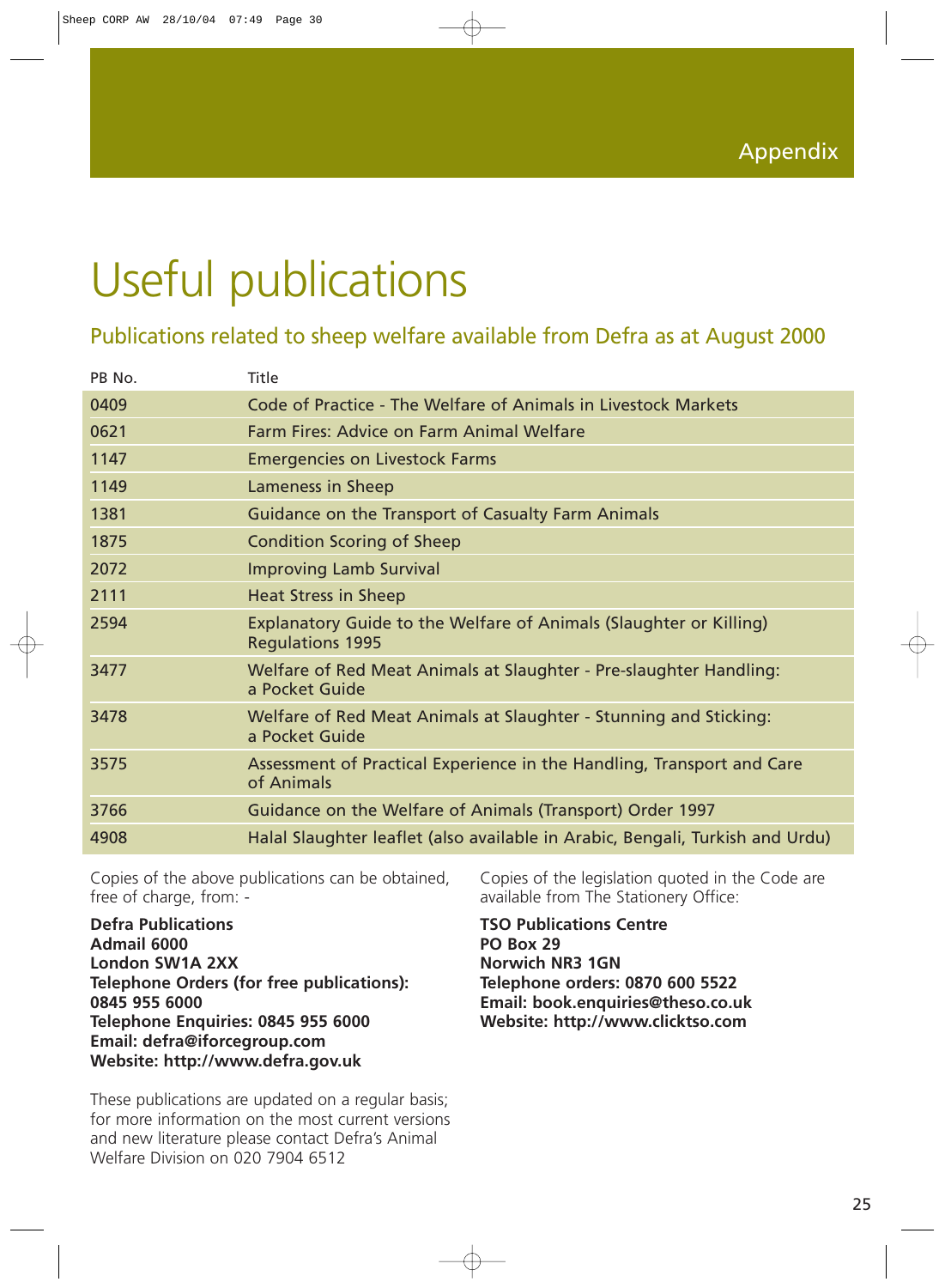# Further information

If you would like any further information or advice relating to this code please contact Defra's Animal Welfare Division on 020 7904 6521.